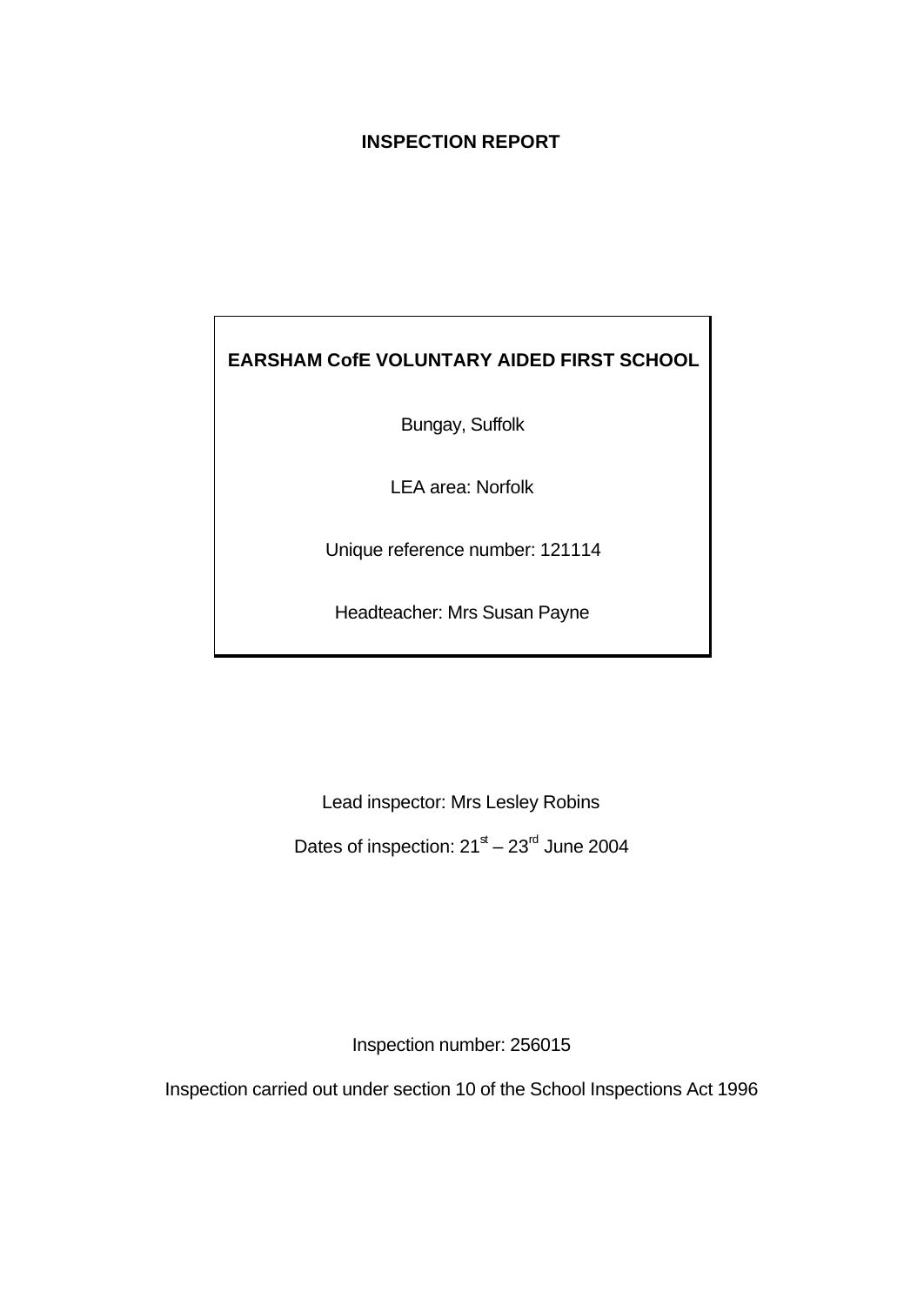© Crown copyright 2004

This report may be reproduced in whole or in part for non-commercial educational purposes, provided that all extracts quoted are reproduced verbatim without adaptation and on condition that the source and date thereof are stated.

Further copies of this report are obtainable from the school. Under the School Inspections Act 1996, the school must provide a copy of this report and/or its summary free of charge to certain categories of people. A charge not exceeding the full cost of reproduction may be made for any other copies supplied.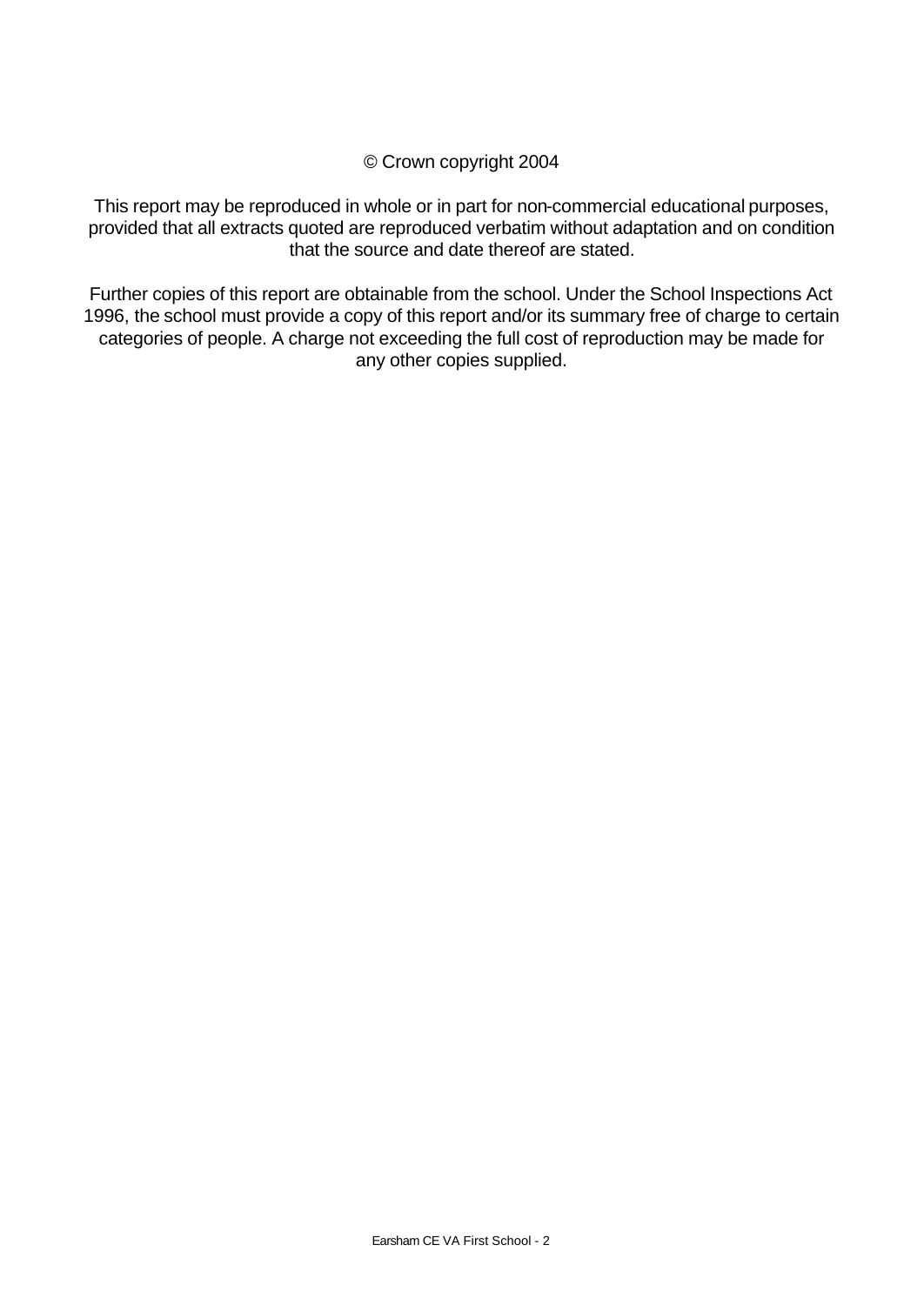## **INFORMATION ABOUT THE SCHOOL**

| Type of school:                                       |    | First |                                         |  |
|-------------------------------------------------------|----|-------|-----------------------------------------|--|
| School category:                                      |    |       | <b>Voluntary Aided</b>                  |  |
| Age range of pupils:                                  |    |       | $4 - 9$                                 |  |
| Gender of pupils:                                     |    |       | <b>Mixed</b>                            |  |
| Number on roll:                                       |    |       | 63                                      |  |
| School address:                                       |    |       | <b>School Road</b><br>Earsham<br>Bungay |  |
| Postcode:                                             |    |       | <b>Suffolk</b><br><b>NR352TF</b>        |  |
| Telephone number:                                     |    |       | 01986 892557                            |  |
| Fax number:                                           |    |       | 01986893634                             |  |
| Appropriate authority:<br>Name of chair of governors: |    |       | The governing body<br>Mrs Zoe Sprake    |  |
| Date<br>inspection:                                   | Ωf |       | previous 27 <sup>th</sup> April1998     |  |

## **CHARACTERISTICS OF THE SCHOOL**

Earsham is a small village school. It has 63 pupils taught in three mixed-age classes, whose composition changes each year. There are more girls than boys. Very few children come and go from the school other than at reception and Year 4, so this is a stable pupil community. The children live in Bungay and other surrounding villages. The school serves families from a range of social circumstances but, taken together, these are about the same as the national picture. The proportion of pupils eligible for free school meals is about average. Pupils' attainment when they start school is broadly average. The proportion of pupils with identified special educational needs, including those who have a statement outlining particular needs, is above the national average. The pupils' special needs centre mostly round moderate learning difficulties. Most pupils are from white British backgrounds, with a very small number from other minority ethnic groups. No pupils are at an early stage of learning English as an additional language. The school has had four different head teachers since its last inspection. Half of the teachers joined the school in the past two years.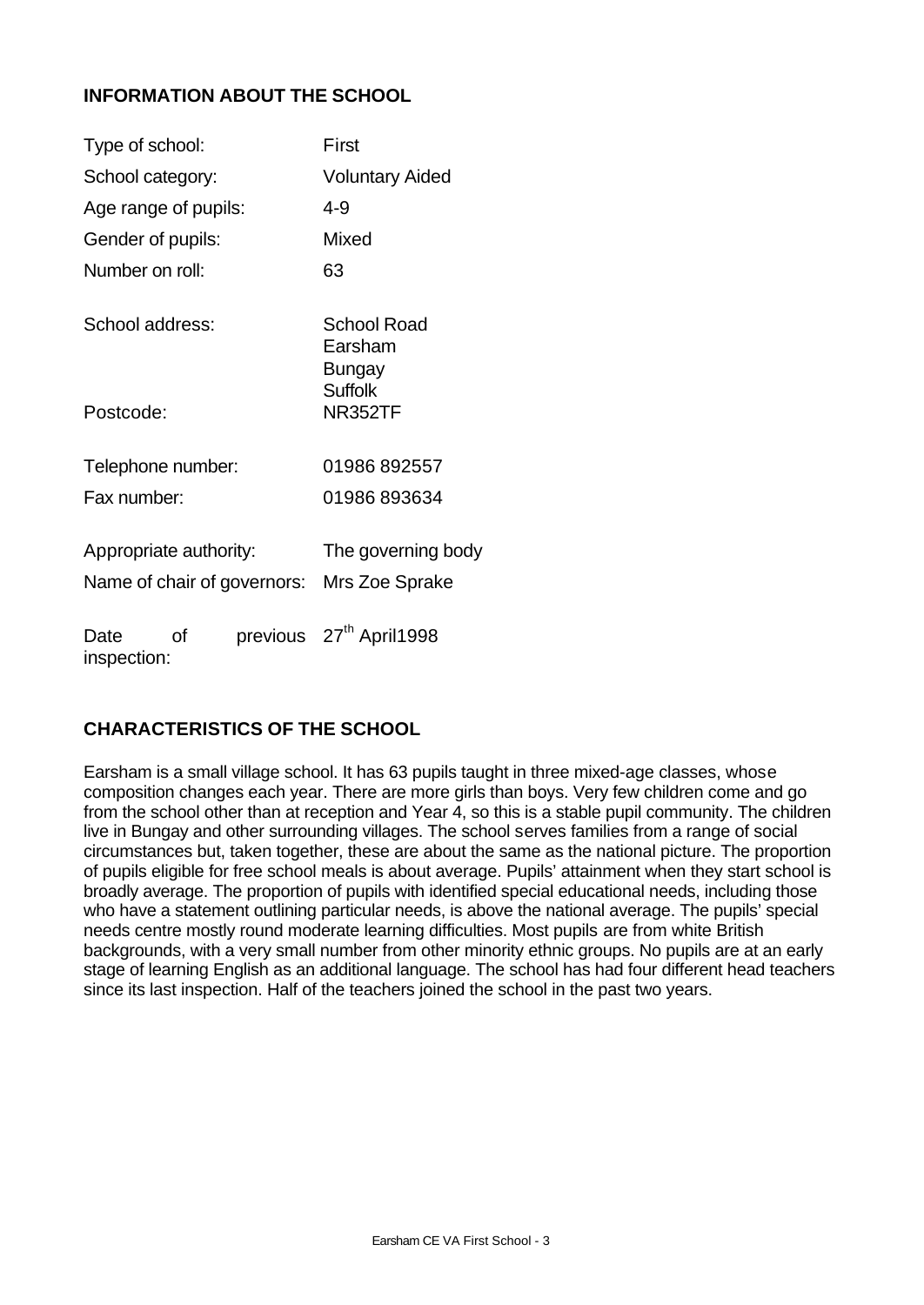## **INFORMATION ABOUT THE INSPECTION TEAM**

| Members of the inspection team |                        | <b>Subject responsibilities</b> |                                                                                                                                                             |
|--------------------------------|------------------------|---------------------------------|-------------------------------------------------------------------------------------------------------------------------------------------------------------|
| 5848                           | Lesley Robins          | Lead inspector                  | information<br>English,<br>and<br>communication technology,<br>art<br>design,<br>design<br>and<br>and<br>special<br>technology, music,<br>educational needs |
| 9708                           | <b>Sylvia Daintrey</b> | Lay inspector                   |                                                                                                                                                             |
| 20948                          | John Linstead          | Team inspector                  | Foundation Stage, mathematics,<br>science, geography,<br>history,<br>physical education                                                                     |

The inspection contractor was:

## **e-Qualitas Limited**

Inspection Division Langshaw Pastens Road **Oxted Surrey** RH8 ORE

Any concerns or complaints about the inspection or the report should be made initially to the inspection contractor. The procedures are set out in the leaflet *'Complaining about Ofsted Inspections'*, which is available from Ofsted Publications Centre (telephone 07002 637833) or Ofsted's website (www.oftsed.gov.uk).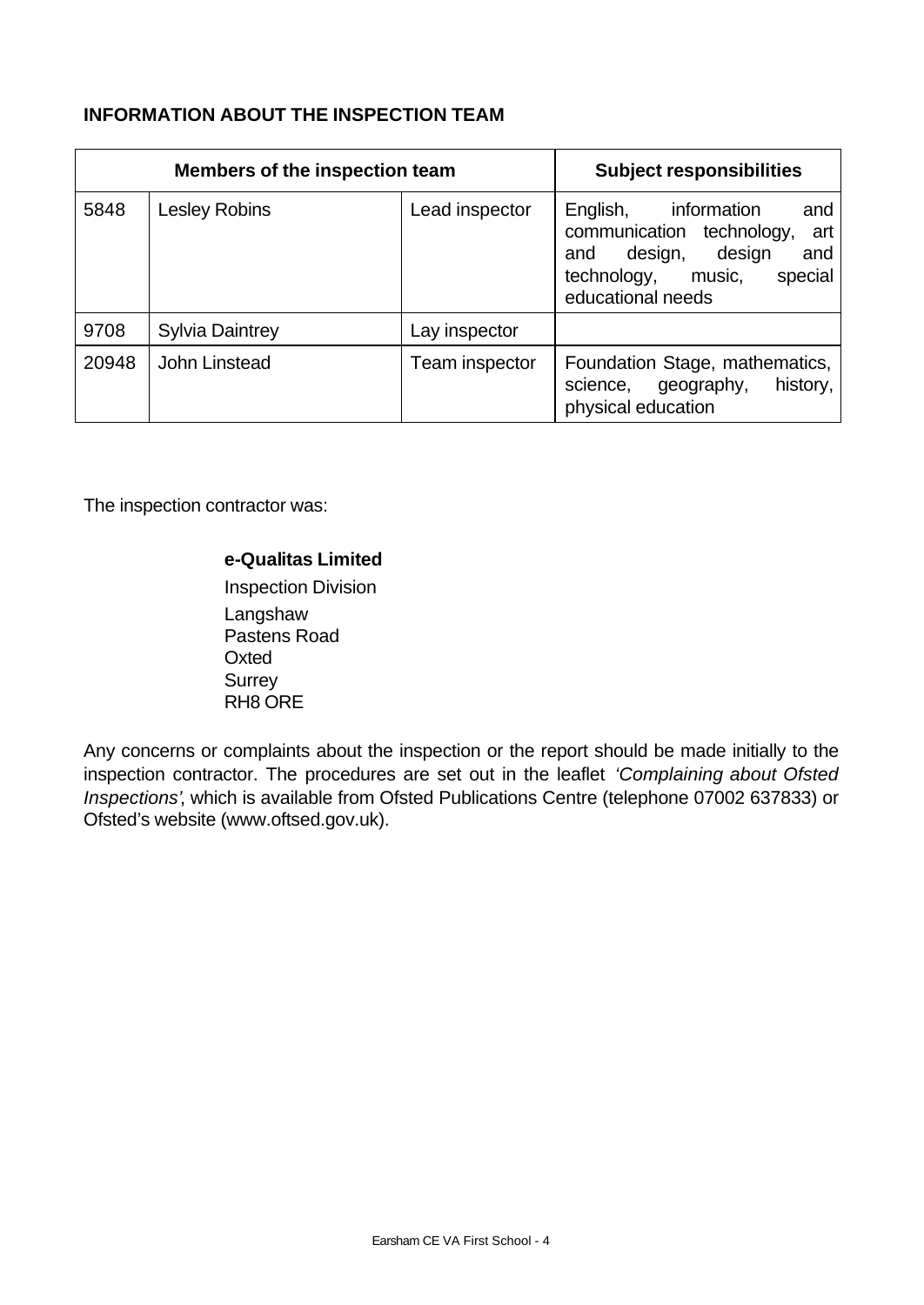## **REPORT CONTENTS**

|                                                                                                                                    | Page |    |
|------------------------------------------------------------------------------------------------------------------------------------|------|----|
| <b>PART A: SUMMARY OF THE REPORT</b>                                                                                               | 6    |    |
| <b>PART B: COMMENTARY ON THE MAIN INSPECTION FINDINGS</b>                                                                          |      |    |
| <b>STANDARDS ACHIEVED BY PUPILS</b>                                                                                                | 8    |    |
| Standards achieved in areas of learning, subjects and courses                                                                      |      |    |
| Pupils' attitudes, values and other personal qualities                                                                             |      |    |
| <b>QUALITY OF EDUCATION PROVIDED BY THE SCHOOL</b>                                                                                 | 10   |    |
| Teaching and learning<br>The curriculum<br>Care, guidance and support<br>Partnership with parents, other schools and the community |      |    |
| <b>LEADERSHIP AND MANAGEMENT</b>                                                                                                   | 14   |    |
| PART C: THE QUALITY OF EDUCATION IN AREAS OF LEARNING,<br><b>SUBJECTS AND COURSES</b>                                              | 15   |    |
| AREAS OF LEARNING IN THE FOUNDATION STAGE                                                                                          |      |    |
| <b>SUBJECTS IN KEY STAGES 1 and 2</b>                                                                                              |      |    |
| <b>PART D: SUMMARY OF THE MAIN INSPECTION JUDGEMENTS</b>                                                                           |      | 22 |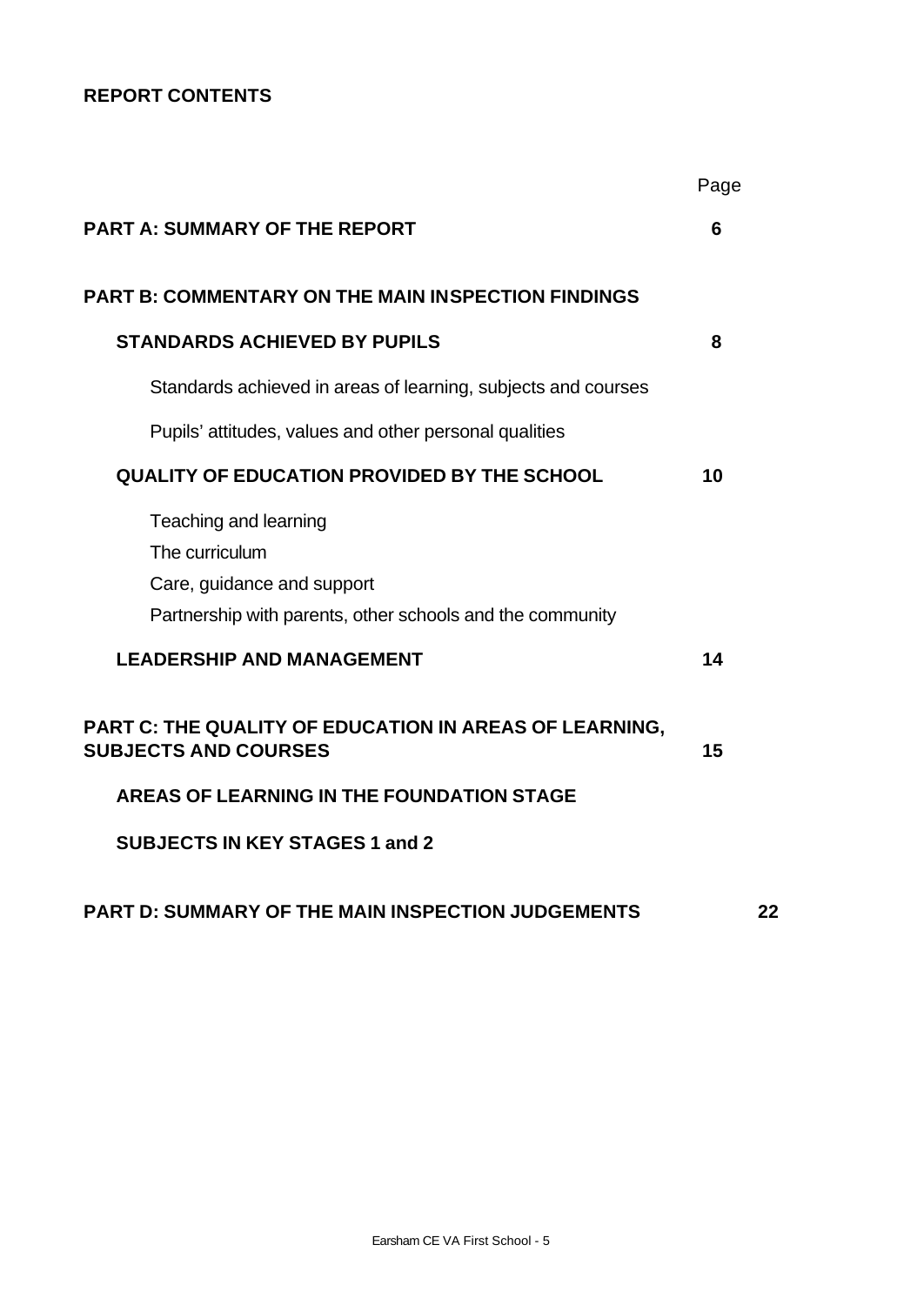## **PART A: SUMMARY OF THE REPORT**

### **OVERALL EVALUATION**

**Earsham is a good school** that provides good value for money. After a period of instability, pupils are now achieving well, because this is a very inclusive school. Standards have improved recently and are above average at the end of Years 2 and 4. Teaching and learning are good. The leadership of the school is good. The unsatisfactory accommodation will be improved with the building of a new school. Parents hold the school in high esteem and the pupils enjoy school very much.

The school's main strengths and weaknesses are

- Pupils achieve well in English, mathematics and science
- Teaching and learning are good, but there are too few opportunities for pupils to assess their own learning, and some over-reliance on unhelpful worksheets
- The pupils' very good attitudes and behaviour make a strong contribution to their achievement
- The school is well led by the head teacher and governors, but the development of subjects is not managed well enough
- The school's outstanding partnership with parents provides excellent support for pupils' learning
- The support staff make a very significant contribution to the pupils' learning
- Some weaknesses in the Foundation Stage curriculum are limiting the achievements of the youngest children

**Since the school was inspected in 1998, improvement has been satisfactory**. During a period of significant staffing instability, following the last inspection, standards declined. However, they have improved recently and are now better than they were in 1998. Three of the issues arising from the last inspection have been dealt with effectively. The use of assessment, flexibility in grouping pupils to promote effective learning, and multi-cultural education are all much better. The school continues to work conscientiously on its curriculum planning but weaknesses remain, notably in the Foundation Stage. Subject leaders are still not making a strong enough contribution to developing their subjects.

| <b>Results in National</b><br>Curriculum tests at the end |      | similar schools |       |      |
|-----------------------------------------------------------|------|-----------------|-------|------|
| of Year 2, compared with:                                 | 2001 | 2002            | 2003  | 2003 |
| reading                                                   |      |                 | B     | B    |
| writing                                                   |      |                 | $A^*$ |      |
| mathematics                                               |      |                 | B     |      |

## **STANDARDS ACHIEVED**

*Key: A\*- very high; A-well above average; B–above average; C–average; D–below average; E–well below average Similar schools are those similar proportions of pupils eligible for free school meals.*

**Pupils' achievement is good**. Achievement for the children in the reception year is satisfactory, and they achieve well in their early reading, writing and social skills. Most children reach most of the goals expected nationally by the time they join Year 1. Throughout the rest of the school, the pupils' achievement in English, mathematics and science is good. By the end of Year 2 and Year 4, except in writing in Year 2, standards are above average in these subjects. Pupils' literacy and numeracy skills are good and they have well developed understanding of scientific processes. However, the pupils' presentation of their work is sometimes careless. Their information and communication technology skills are as expected for their ages and the oldest pupils are beginning to achieve well. Overall, pupils of all abilities are enabled to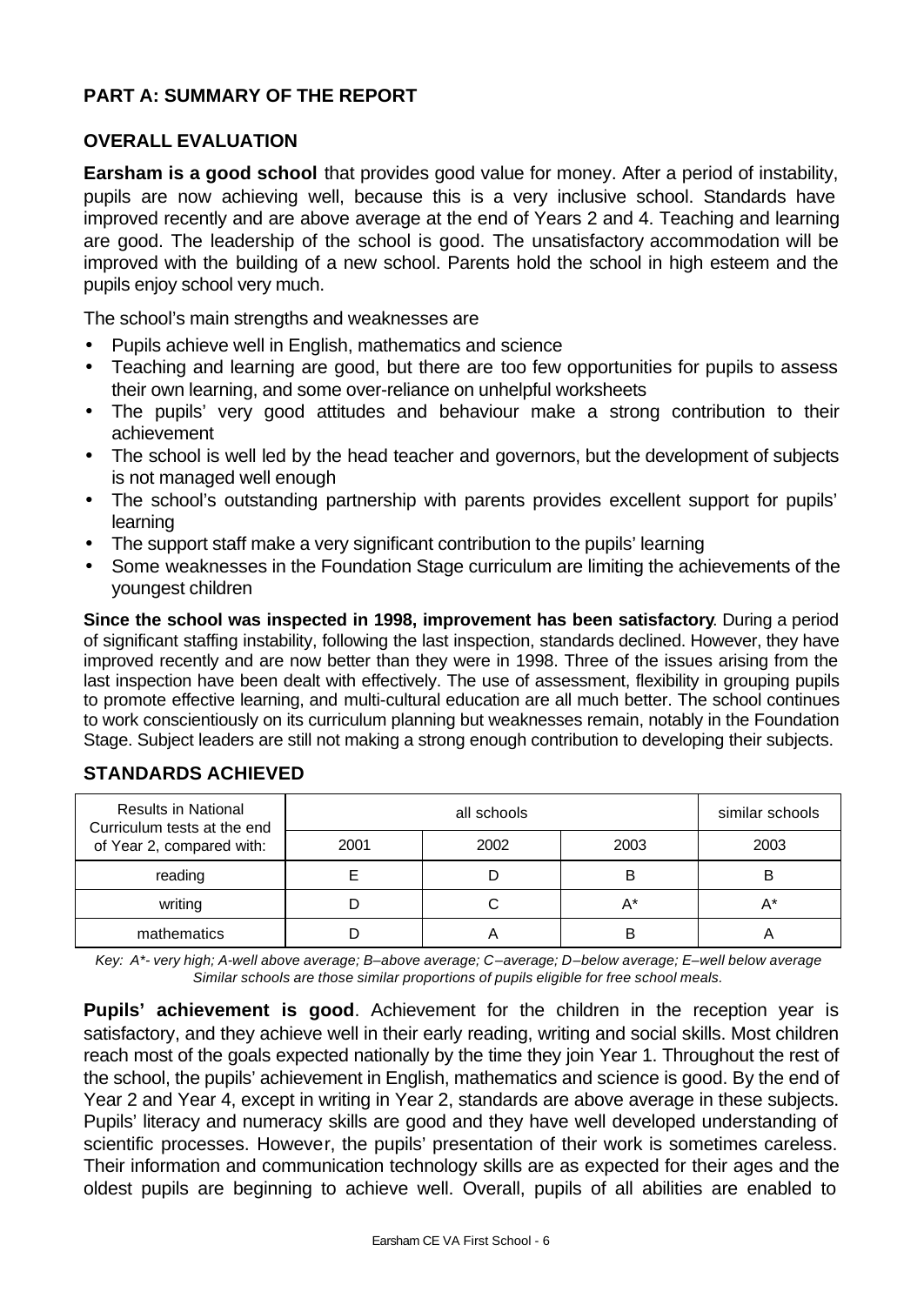achieve well because their needs are accurately identified and their progress monitored carefully.

**The pupils' personal qualities and their spiritual, moral, social and cultural development are very good**. The pupils are very eager to learn and behave very well. Relationships are very harmonious. Attendance is good.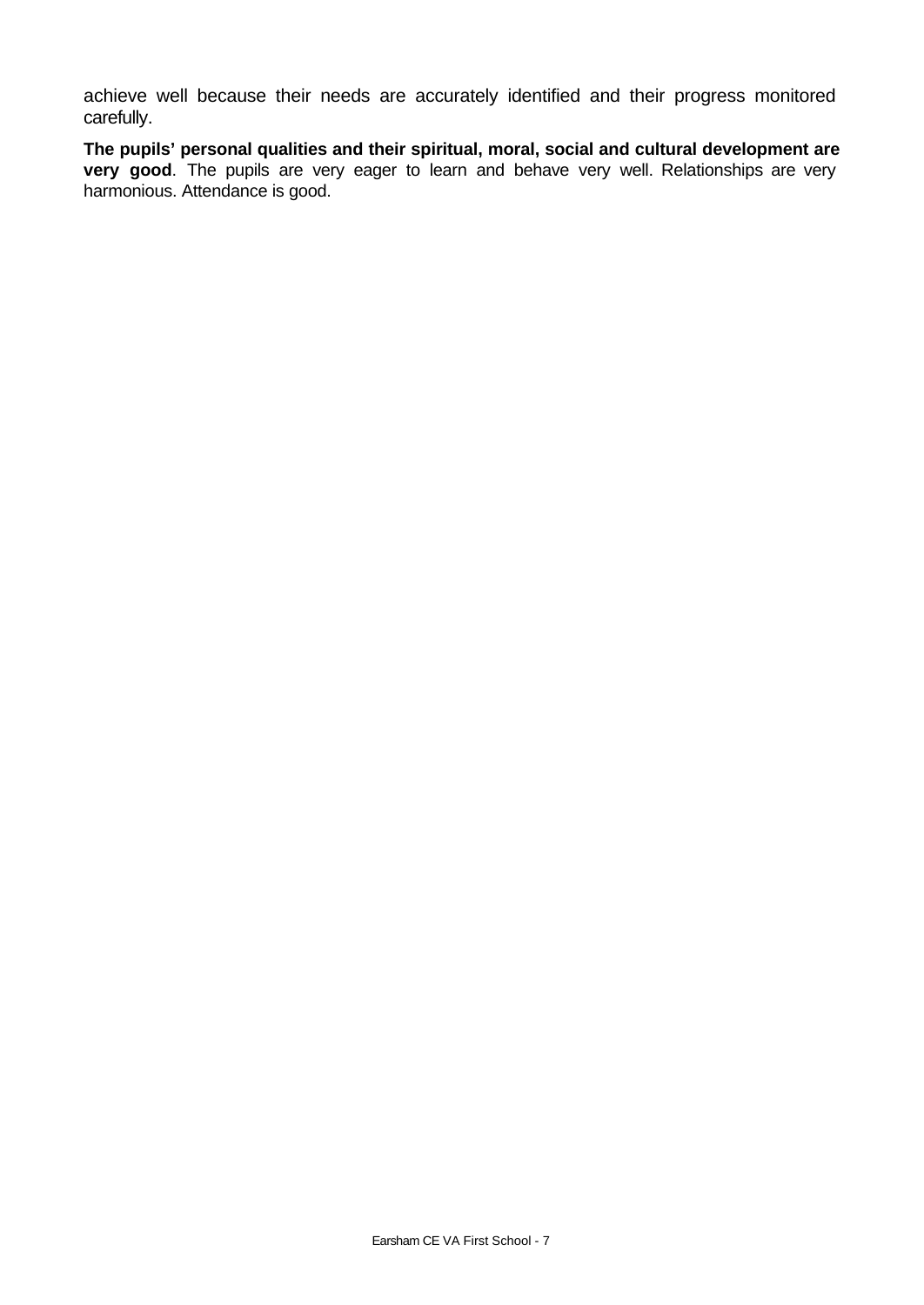## **QUALITY OF EDUCATION**

#### **The quality of education is good**.

**Teaching and learning are good**. The teachers plan their lessons well. Interesting activities and good encouragement to the pupils mean that they engage well with their learning and work hard. The teamwork between teachers and support staff is extremely effective. It ensures that pupils' needs are met, even though the age and ability range in each class is often quite wide. An over-reliance on unsuitable or undemanding worksheets sometimes limits the pupils' progress. There are insufficient opportunities for pupils to think about their own learning and how they can improve.

The curriculum is satisfactory. Flexible curriculum planning helps the pupils achieve well in English, mathematics and science. For such a small school, there is a good range of afterschool clubs. Very good links with other schools when children join and leave make for a very smooth transition. The curriculum for the children in the Foundation Stage takes insufficient account of the need for these very young children to learn through well-structured play and exploration. Planning for art and design and technology does not identify well enough the skills the pupils are to develop. There are serious deficiencies in the school's accommodation, which will be remedied with the new building. The staff make good use of the available space and other local facilities to provide the best they can for the pupils' learning. The school provides good care and support for its pupils.

### **LEADERSHIP AND MANAGEMENT**

**Leadership and management are good**. Governance is good. The governors have led the school successfully through a difficult time. They fulfil their responsibilities conscientiously and are very supportive. They work well in partnership with the head teacher to shape the future direction of the school. The head teacher leads the school well. She has successfully gained the trust of the staff, governors and parents and has established a strong sense of teamwork in the school. Management is effective. Subject leaders, however, are not rigorous enough in checking standards and the quality of teaching and learning in their subjects.

## **PARENTS' AND PUPILS' VIEWS OF THE SCHOOL**

The parents have nothing but praise for the school, and are keen to be part of its continued improvement. They value the approachability of the staff and the high level of care their children receive. The pupils like their school very much and enjoy their time there.

#### **IMPROVEMENTS NEEDED**

The most important things the school should do to improve are

- Improve some aspects of provision for children in the Foundation Stage
- Increase the pupils' involvement in assessing their own learning, and in identifying and reviewing their own targets
- Strengthen the roles of subject leaders in checking and improving standards and quality in their subjects
- Reduce the use of worksheets that are not well matched to the pupils' needs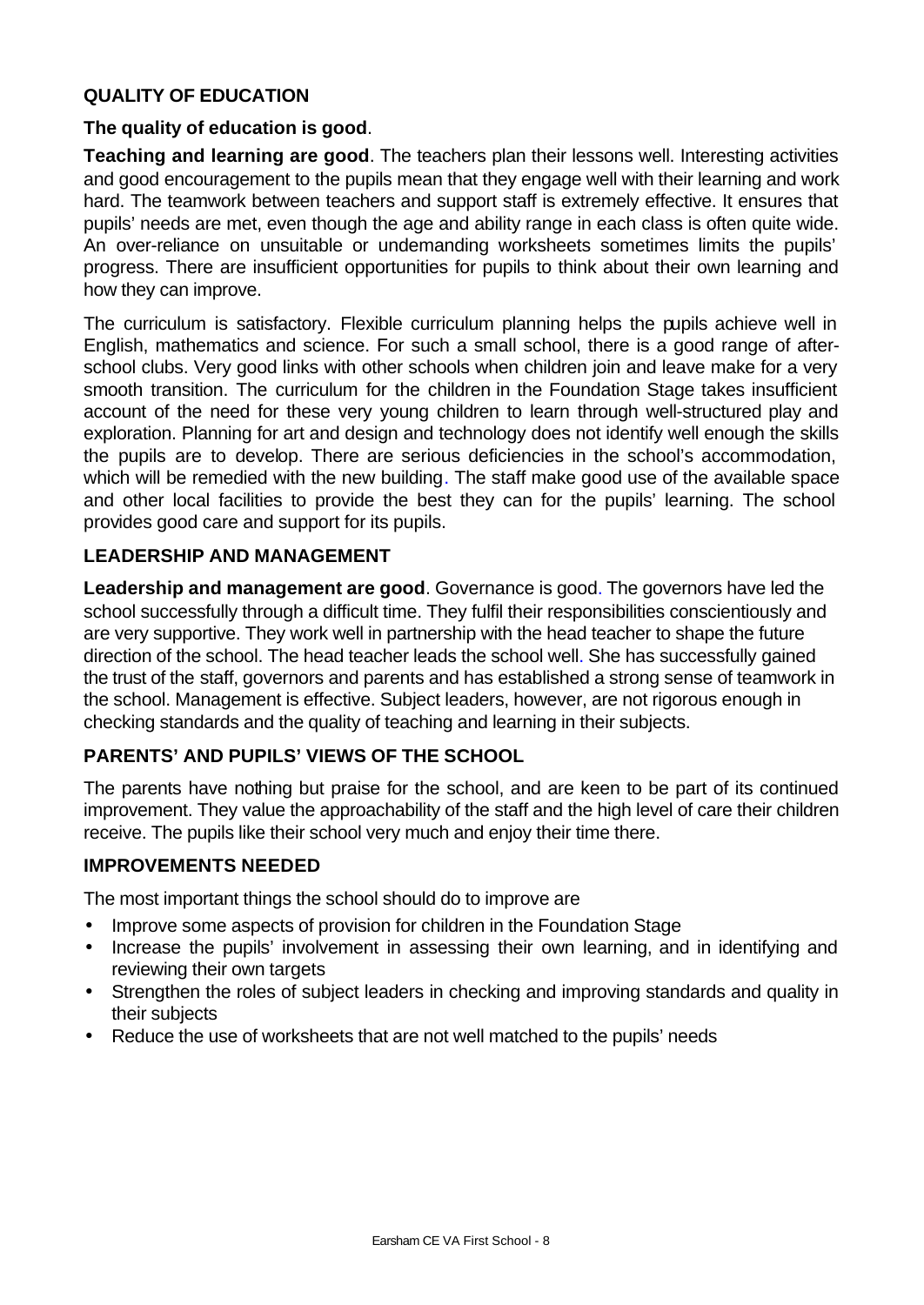## **PART B: COMMENTARY ON THE INSPECTION FINDINGS**

## **STANDARDS ACHIEVED BY PUPILS**

#### **Standards achieved in areas of learning, subjects and courses**

Pupils' achievement is good overall. The reception children achieve satisfactory standards. Pupils in Years 1 to 4 achieve well and, overall, reach standards that are above average in English, mathematics and science.

#### **Main strengths and weaknesses**

- Pupils' achievement has improved recently and standards are above average in English, mathematics and science
- Children in the reception year achieve well in reading, writing and their social skills, but satisfactorily in other areas of their learning
- The school is very good at ensuring that pupils of all abilities and backgrounds achieve well
- There are weaknesses in the pupils' presentation of their work

### **Commentary**

- 1. When children join the school in reception, they have average skills and knowledge. Good teaching enables the pupils to reach above average standards by Year 4. This represents good achievement for the pupils, and an improvement since the last inspection when standards were found to be average with pupils making satisfactory progress.
- 2. The performance of one pupil can have a significant impact on the school's overall results because each pupil counts for a high percentage. However, there was a significant decline in the test results following the last inspection. This was due mainly to many staffing changes in the school. In the last two years, with better stability and more secure leadership, standards have started to rise again.

| Standards in: | School results | National results |
|---------------|----------------|------------------|
| reading       | 16.5 (15.2)    | 15.7 (15.8)      |
| writing       | 17.5 (14.3)    | 14.6 (14.4)      |
| mathematics   | 17.3(18.3)     | 16.3(16.5)       |

*Standards in national tests at the end of Year 2 – average point scores in 2003*

*There were 12 pupils in the year group. Figures in brackets are for the previous year.*

- 3. Standards and achievement are good by the end of Year 2, except in writing, currently, where fewer pupils are achieving above average standards. However, these pupils read well and are generally articulate. Their mathematical skills are good and their scientific understanding very good.
- 4. By the end of Year 4, the pupils read expressively and their writing is often lively, with good use of vocabulary. In mathematics, the pupils have good mental calculation skills. In science, they gain good understanding of scientific process and build up their knowledge base well.
- 5. Throughout the school, in English and mathematics, however, the pupils' presentation of their work is sometimes careless. Handwriting and spelling accuracy are sometimes weak. The pupils' ICT skills are improving, but hampered by limited access to computers.
- 6. The reception children make good progress in reading, writing and social skills, because of the good teaching in these areas of learning. However, they are not achieving equally well in other areas of learning. For example, insufficient opportunities for exploration and investigation limit their progress in developing knowledge and understanding of the world. Limited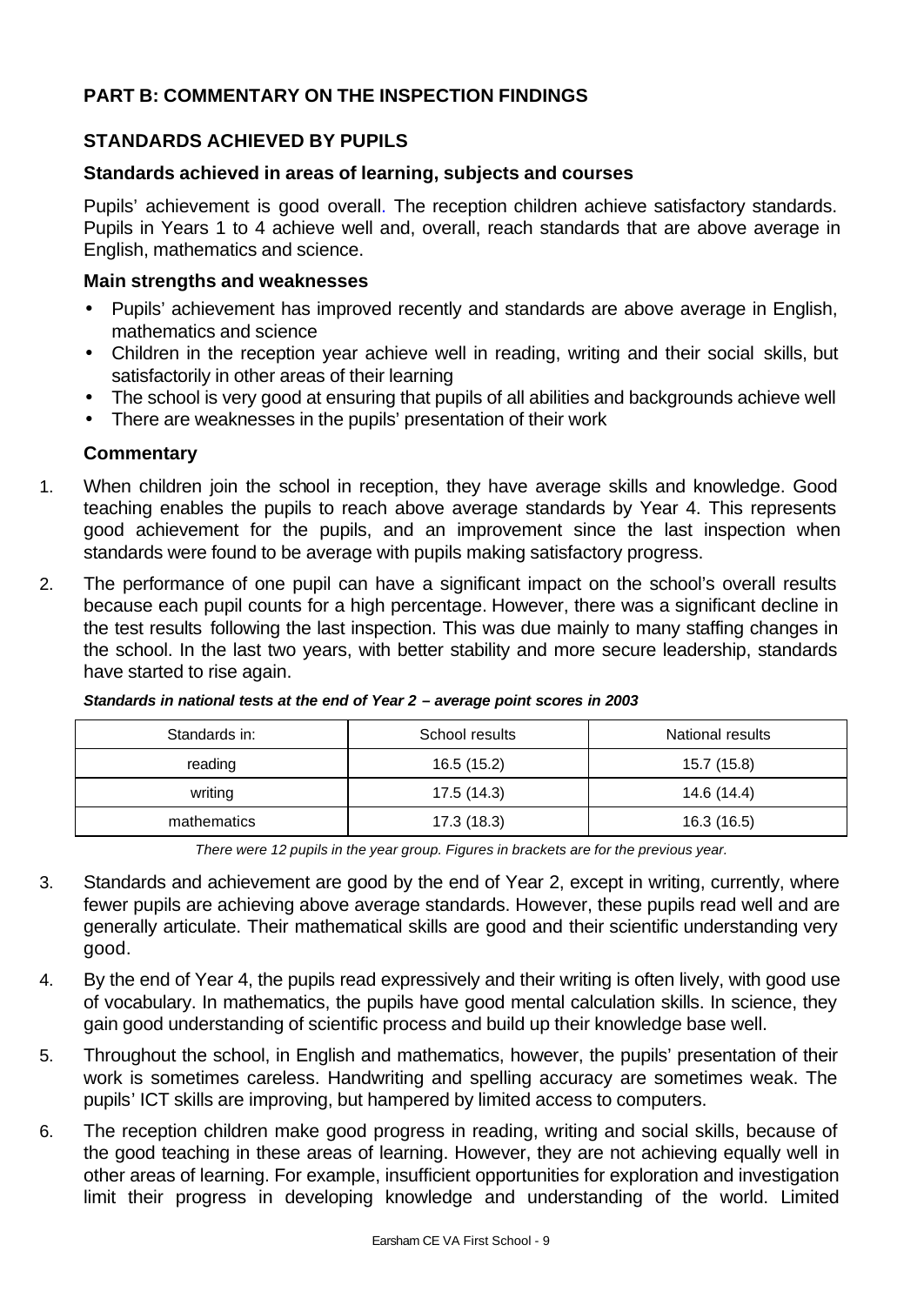opportunities to make choices about activities, resources and equipment, slow the children's independent learning skills.

- 7. The very careful tracking processes recently introduced mean that the needs of individual pupils, including those with special needs and the very able pupils, are accurately identified. Simple but effective plans promote their progress well. The involvement of all adults, including parents, ensures the pupils' good achievement.
- 8. There is insufficient evidence to make secure judgements about standards in other subjects. However, some good work in design and technology was seen in Years 1 and 2.

### **Pupils' attitudes, values and other personal qualities**

Attitudes and behaviour are very good throughout the school. Personal development is good. The school promotes pupils' moral, social and cultural development very well and their spiritual development satisfactorily. Attendance and punctuality are good. These are strengths that the school has maintained since its last inspection. The school has improved its provision for the pupils' multicultural education.

#### **Main strengths and weaknesses**

- The school is extremely successful in creating a harmonious environment in which all pupils work and play very co-operatively together
- Pupils are very eager to learn and behave very well
- The school provides very good opportunities to develop the multi-cultural dimension of pupils' learning
- Pupils are not always given the chance to reflect on their experiences

- 9. Pupils enjoy very good relationships with each other. Incidents of bullying or any other form of harassment are extremely rare. This is because the school works exceptionally well to establish a climate in which everyone is encouraged to respect and value everyone else. Pupils are very effectively prepared for the arrival of newcomers, such as those with particular needs or from different cultural backgrounds. Staff take great care in grouping and pairing pupils so that they learn to work constructively with others, such as older with younger or more-able with less-able. As a result, they learn to help others on their own initiative. For example, in a computer lesson for Years 3 and 4, one boy assisted another who was struggling to put text into a box. Mid-day supervisors are very skilled at sorting out any problems at lunchtime, supported by older pupils who act as playground buddies. Parents are very pleased with the way in which their children are taught to care for each other.
- 10. Pupils are very keen and motivated in their lessons. This is an important factor in their overall good achievement. The youngest children pay very good attention to the adults who are supporting them. Pupils in Years 1 to 4 are often highly involved in their learning, especially in practical lessons such as science when they are involved in experimenting, observing and researching. Because they are enthusiastic about learning and relate very well to each other and to adults, their behaviour is very good. The headteacher has established a very firm and clear expectation of how pupils should behave, for example through the three simple school rules that are constantly reinforced. She works most successfully with parents to deal with the occasional situation when a child's behaviour falls short of the school's high standards. There have been no exclusions.
- 11. The school has responded very well to the key issue at the last inspection to improve provision for multi-cultural education. The headteacher is strongly committed to providing pupils with real-life opportunities to engage with the diversity of other cultures within Britain. For example, there has been a successful link, including e-mail contact and a visit, with an inner-city school in London. A new link is now developing with a multi-ethnic school in Ipswich. Resources and artefacts have been purchased to reflect more fully different backgrounds and faiths. Pupils have taken part in multi-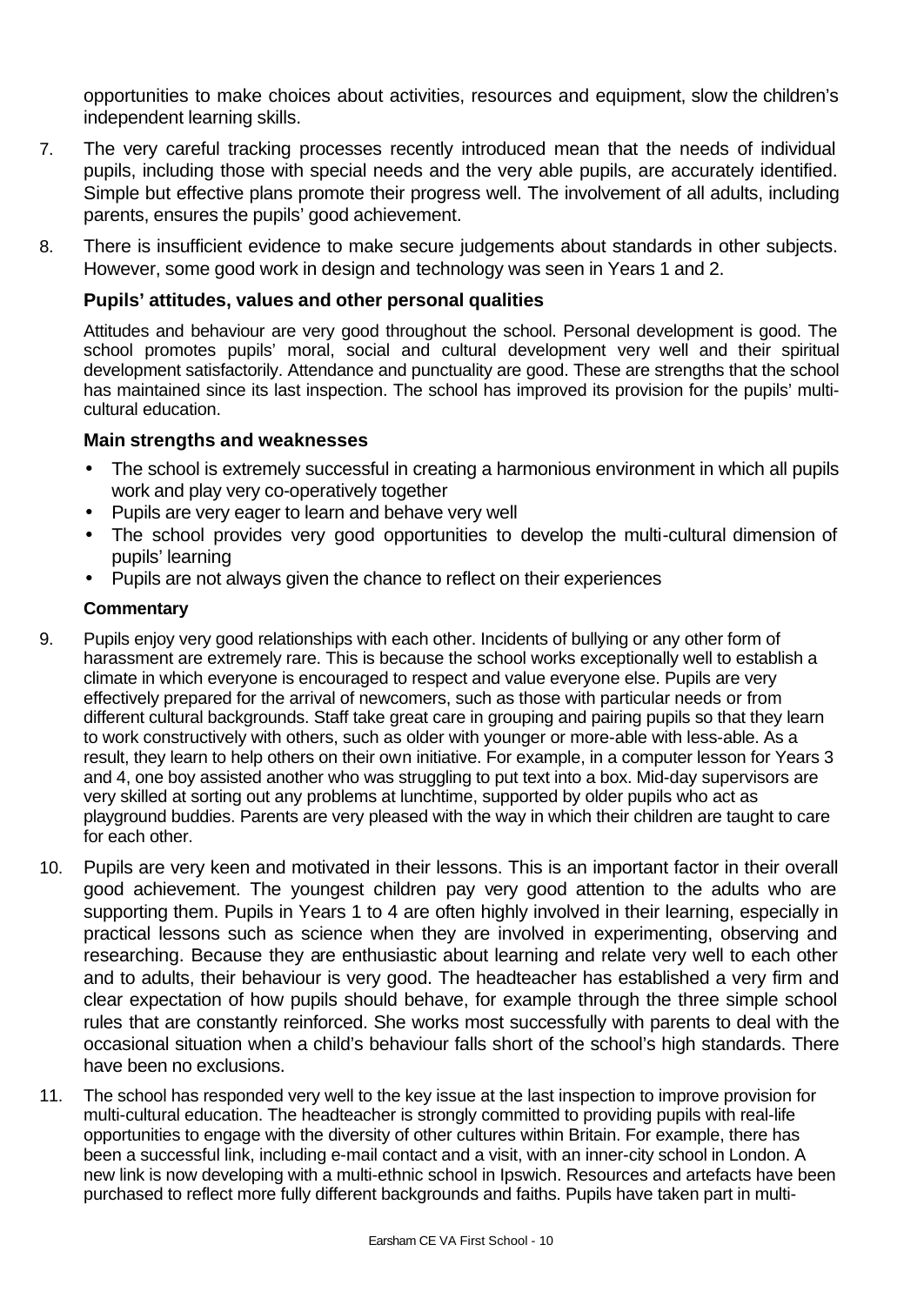cultural events, sometimes in association with other schools. They have good opportunities to learn about the culture in which they live, for example through strong links with the church and the village. They learn effectively about faiths, traditions and languages around the world. A notable feature is their involvement in a Norfolk church school project, which raises funds towards a school for handicapped children in India.

12. Pupils' personal development is promoted effectively throughout the school, as it was in the last inspection. Children of reception age make good progress in developing their confidence. They learn to listen to others and take turns. Pupils in Years 1 and 2 applauded each other spontaneously in a demonstration of country dancing and organised their belongings very well at the end of the school day. The oldest pupils have some good opportunities to take responsibility, such as through the Year 4 playground committee, which organised games one lunchtime during the inspection. The school is very appropriately implementing a plan to develop their independence further. Drama makes a very good contribution to pupils' personal development by giving them the chance to perform, or assist back-stage, in regular events and celebrations in the church. The school's involvement in a recycling project and development of a nature corner in the playground successfully encourage respect for the environment. Assemblies contribute soundly to pupils' personal development by linking moral teaching to the Christian faith and children's own experiences. However, opportunities are missed, both in assemblies and in lessons, to involve pupils in reflecting more deeply on issues raised.

*Attendance in the latest complete reporting year (%)*

| Authorised absence |     | Unauthorised absence |     |
|--------------------|-----|----------------------|-----|
| School data        | 4   | School data          |     |
| National data      | 5.4 | National data        | J.4 |

*The table gives the percentage of half days (sessions) missed through absence for the latest complete reporting year.*

13. Attendance in the reporting year above (2002/3) was above the national average. Unauthorised absence remains below average. The attendance of the vast majority of pupils is good, and often very good because their parents comply very well with the expectation not to go away on term-time holidays. The school secretary records and monitors attendance effectively and liaises well with families, including those from the Traveller community.

## **QUALITY OF EDUCATION PROVIDED BY THE SCHOOL**

The quality of education provided by the school is good. Teaching is good overall. Careful curriculum planning for pupils in years 1 to 4 enables them to achieve well, but there are weaknesses in the curriculum for the reception children. Key skills in literacy and numeracy are developed will as part of work in other subjects. ICT skills across the curriculum are satisfactory. Good systems are in place for tracking pupils' progress in English and mathematics. Pupils are cared for and supported well. The school has an excellent partnership with parents, and very good links with the community, and with other schools.

### **Teaching and learning**

Teaching and learning are good. This reflects improvement from the last inspection. Assessment is improving. Good planning and effective teamwork between teachers and support staff help all pupils to learn well. Teaching for the reception children is satisfactory and good for pupils in Years 1 to 4.

### **Main strengths and weaknesses**

- Well planned lessons ensure that pupil's different needs are effectively met
- Teachers and support staff work together very effectively
- Good encouragement and interesting activities motivate the pupils and help them to work hard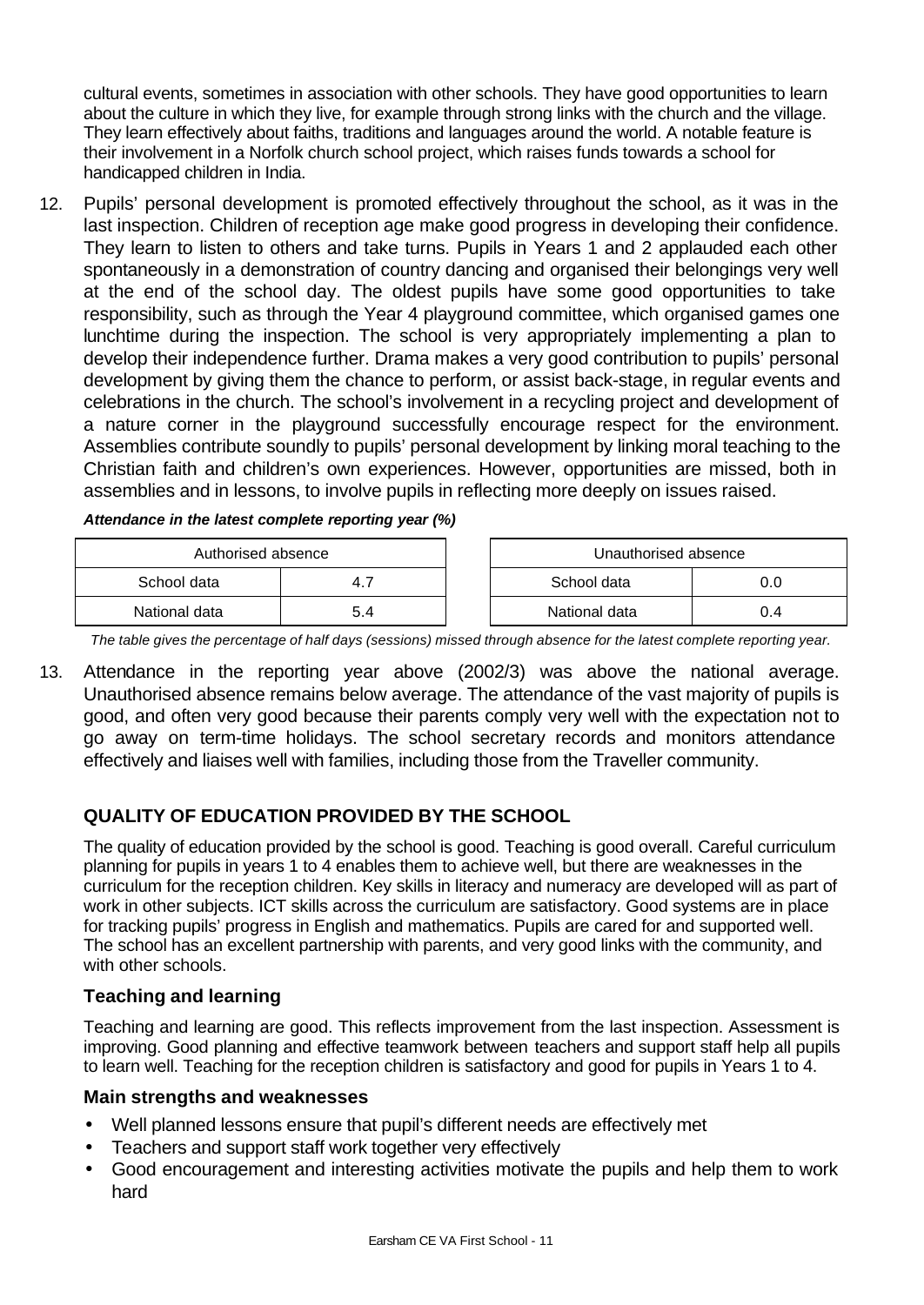- Good questioning develops the pupils' understanding
- In some lessons, an over-reliance on inappropriate or undemanding worksheets limits the pupils' learning
- Pupils have insufficient opportunity to reflect on their own learning

## **Commentary**

14. The teachers plan their lessons effectively thinking carefully about their pupils' needs and how best to meet them. They use different activities or different groupings for pupils of varying abilities to ensure that tasks are appropriately challenging. This enables the pupils to make good progress in most lessons. Resources, such as place value cards in mathematics and real objects for experiments in science, are used well to enhance the pupils' learning. The role of support staff is also carefully planned. They understand well what the pupils are to learn, working very skilfully with them and the teachers, and contributing very helpfully to assessments of the pupils' progress.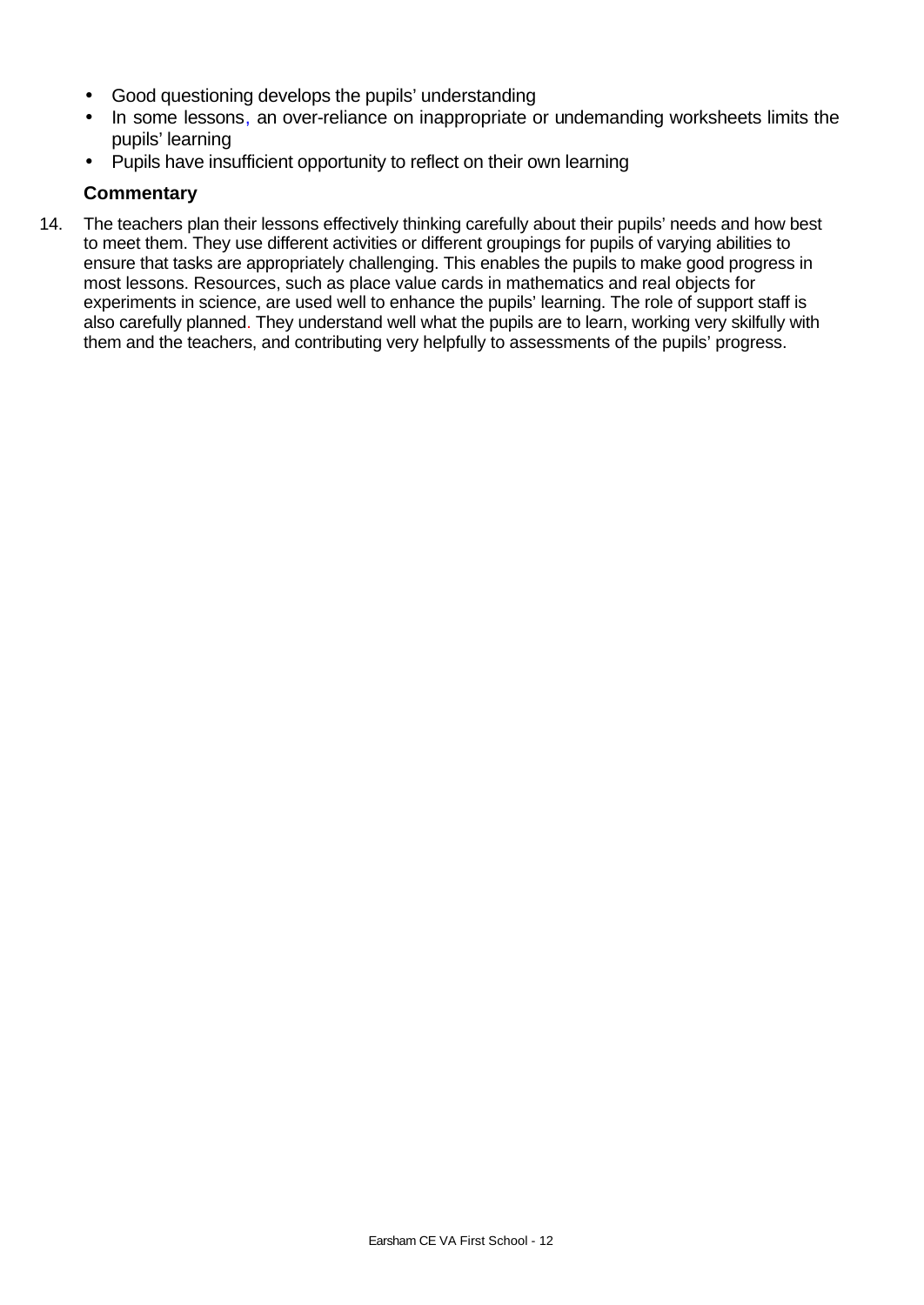- 15. The teachers consistently encourage the pupils, so that they are keen to try hard and do well. Good management of the pupils underpinned by very good relationships, helps them stay focused on their work. Interesting activities engage the pupils well. A lively story from the Caribbean prompted some imaginative writing by the older pupils. The search for 'minibeasts' and then examining them under a digital microscope promoted good, active learning in science. The teachers' good questioning stimulates the pupils' thinking and successfully strengthens their understanding. In mathematics, for example, this gives the pupils good opportunities to explain their methods and share ideas.
- 16. In English, the teachers often provide worksheets for the pupils to apply and practise new things they have learned. Most pupils complete these appropriately. However, it was noticeable in examples of work that the less able pupils often do not finish these sheets because they are not well matched to these pupils' needs and this is an unsatisfactory experience for them. In science and geography, the use of worksheets restricts the opportunity for pupils write findings and accounts in their own words. Some worksheets given to the reception children were too hard for them.
- 17. There is some very effective tracking of pupils' progress. Lessons successfully build on previous ones. However, the pupils have insufficient opportunity to think about their own learning and how to improve. Although marking of pupils' work is often helpful, it does not always relate to any targets that might have been set for the pupils or point out clear ways forward for them. In the end of lesson 'plenaries', there are too few opportunities for pupils to evaluate their own or each other's work.

| Excellent | Very good | Good | Satisfactory | Unsatisfactory | Poor | Very Poor |
|-----------|-----------|------|--------------|----------------|------|-----------|
|           |           | 10   |              |                |      |           |

*The table gives the number of lessons observed in each of the seven categories used to make judgements about lessons.*

### **The curriculum**

The curriculum is satisfactory overall, as was the case in the last inspection. The needs of the wide range of abilities are well met. There are weaknesses in the curriculum for the youngest children. The good staffing levels and very effective teamwork support the curriculum well. Accommodation is unsatisfactory but will be improved when the new school is built.

### **Main strengths and weaknesses**

- Provision for pupils with special educational needs is good and very good for those with a statement
- For such a small school, there is good provision for learning outside the school day
- The support staff contribute significantly to the quality of the curriculum
- The curriculum for children in the Foundation Stage does not encourage all aspects of their learning well enough
- Activities in art and design and technology are not planned well enough
- The accommodation is cramped and lacks important facilities

## **Commentary**

18. Careful curriculum planning ensures that the pupils achieve well in English, mathematics and science. Flexible grouping for lessons, either by age or ability, is working well. This is particularly evident in mathematics, ICT and science. The school has identified some gifted and talented pupils and makes sound provision for them in English and mathematics, so that they achieve the higher standards of which they are capable. These pupils have also benefited from an activity day for more-able children at Bungay Middle School. Traveller children who recently joined the school are making confident progress. The needs of the increasing number of pupils with special educational needs are well met. They are very successfully included in the full range of school activities and achieve well. The pupils with a statement of special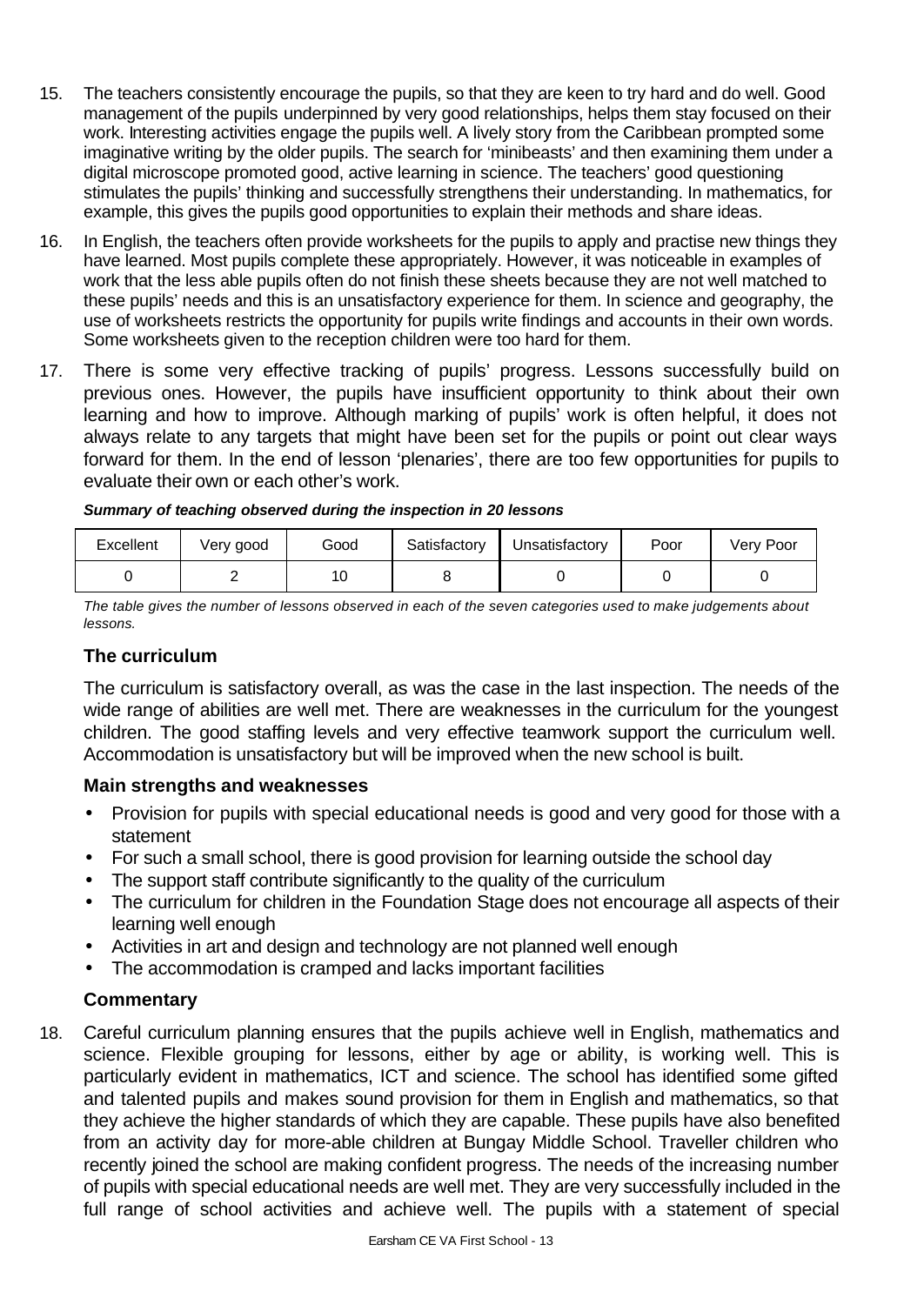educational need are doing particularly well. Dual placement arrangements between a special school and Earsham are very effective. Some good cross-curricular links make the curriculum relevant and interesting for the pupils. For example, the oldest pupils had made their own 'Eden Project' display, using recycled materials, which effectively linked their work in science and DT.

- 19. The school has a good programme of after school clubs, which makes effective use of the range of expertise of the staff. The clubs are changed each half term so that there is variety for the pupils and activities that will appeal to both boys and girls. They include origami, sports' activities, sewing, knitting, computer club and recorders. The contribution of the support staff to the curriculum is a significant strength. Each teaching assistant effectively fulfils a curriculum responsibility in areas such as ICT, dance and drama and speech therapy. Their work enriches the pupils' learning and helps alleviate the workload for the teachers in this small school.
- 20. The curriculum for the children in the Foundation Stage takes insufficient account of their developmental and learning needs. Although the children make good progress in reading, writing and in their social development, they do not have enough opportunities for exploration, well-structured play, or making their own choices about their learning. As a result, their achievement is satisfactory overall, rather than good. The school is very sensibly reviewing its curriculum planning for subjects other than English, mathematics and science. Currently, the plans for art and design and for design and technology identify the topics and activities to be covered but do not describe the skills to be developed through these activities.
- 21. The school's accommodation is unsatisfactory, as was the case in the last inspection. The space is very cramped, which makes practical activities difficult. There is no staff room or school hall and very limited facilities for physical education. The headteacher shares an extremely small office with the school secretary. Inadequate provision for outdoor learning for the youngest children restricts opportunities for physical development and for learning through play. Because of the lack of space, there are few computers, and storage for equipment for practical subjects is very difficult. The staff cope admirably with these conditions. They make very good use of the available space and local facilities to provide the best they can for the children's learning.

### **Care, guidance and support**

Arrangements for pupils' care, welfare, health and safety are good. Provision of support, advice and guidance is very good. These are strengths the school has maintained since its last inspection. Pupils are satisfactorily involved in the work and development of the school.

### **Main strengths and weaknesses**

- Very effective support and quidance, based on the school's knowledge of individual needs and systematic monitoring of academic achievement and personal development help all pupils to achieve well
- All staff are trained in first aid and pupils are very well supervised at lunchtime
- Pupils' views are increasingly being sought and acted upon, but pupils are not sufficiently involved in setting and reviewing targets for their own learning

#### **Commentary**

22. A strength of this very small school is the way in which it combines the advantage of staff knowing individual children very well, with the rigour of formally tracking pupils' academic and personal progress every half term. Class teachers are, therefore, able to identify quickly any pupil who is not progressing as expected and put in place appropriate action. The school successfully uses a wide range of strategies to meet pupils' needs. These include the very effective support provided by teaching assistants, especially for pupils with a statement of special educational need. The school makes very effective use of external expertise to address needs such as speech and language difficulties. It has worked extremely well with support from the Traveller Education Service to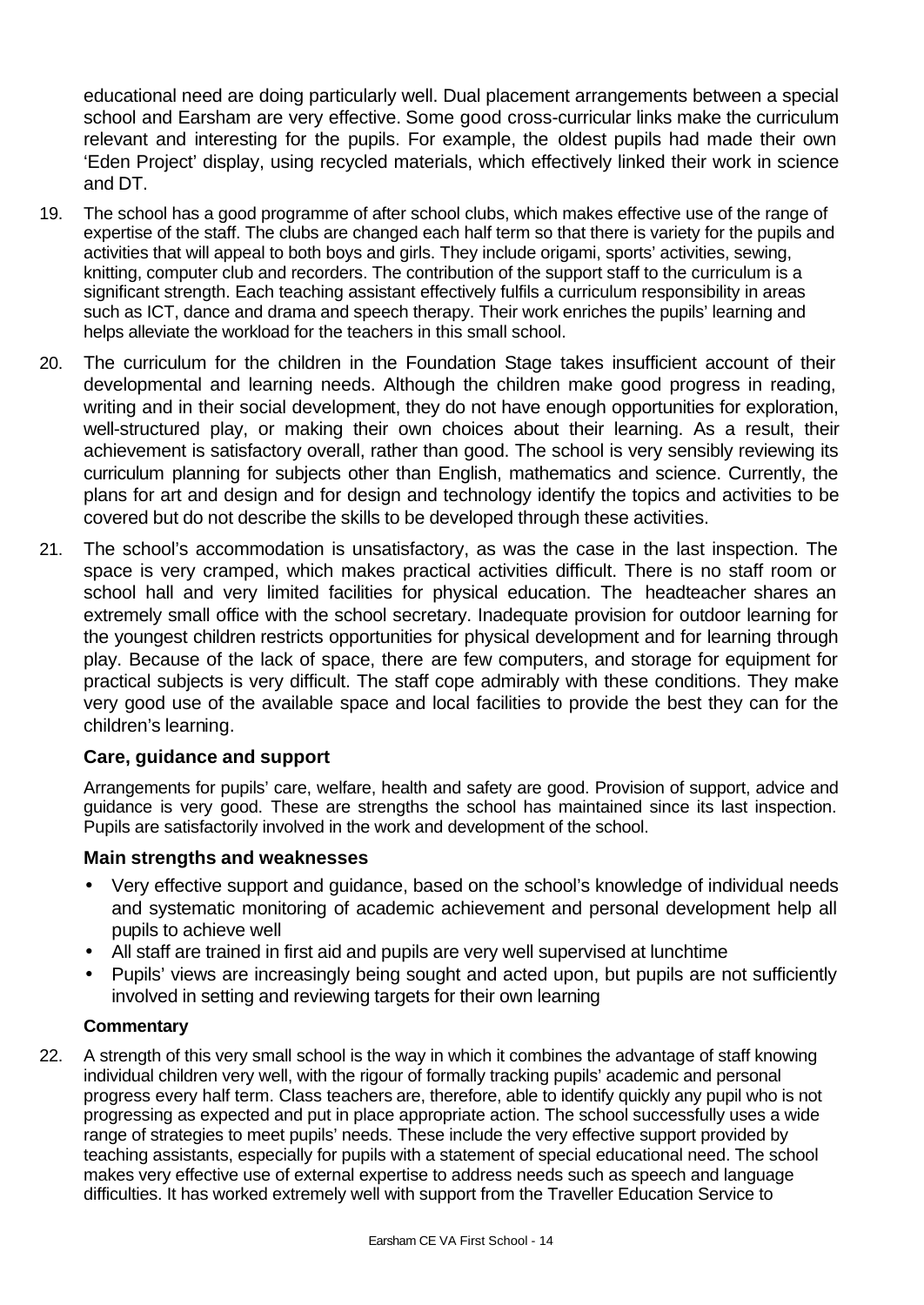integrate the small group of Traveller pupils. The school very appropriately explores different ways of raising achievement, such as implementing extra daily short revision sessions in mathematics for Year 3 pupils or hiring a young football coach to be a role model for boys in literacy lessons.

- 23. Pupils are well looked after throughout the school day. All staff know what to do in the event of any accidents or if they have any concerns about a child. The headteacher and responsible governor have been properly trained in local child protection procedures. Local authority guidance and checklists are used well to monitor health and safety matters. Good levels of supervision enable the children to play safely and happily at lunchtime.
- 24. The school conducted a survey of pupils' views last November, which indicated that they would like more play equipment. This has been purchased, with Year 4 pupils involved in running events to raise some of the funds required. Pupils with special educational needs are starting to be asked to contribute to their individual education plans. Across the school, however, pupils are not as well involved as they could be in reflecting on what they have learnt, how well they have done and what they could do to achieve even better.

## **Partnership with parents, other schools and the community**

The school's links with parents are excellent. Links with other schools and colleges are very good and those with the community are good. Overall, these judgements reflect an improvement from the last inspection.

### **Main strengths and weaknesses**

- Parental support is very high and a key factor in pupils' achievement
- The school provides parents with very good information and consults with them very well
- The school works successfully with other schools and colleges to benefit the pupils
- The school makes very good use of external resources, but its current building and site do not enable it to offer facilities to the community

- 25. Parents' responses to the questionnaire and at the pre-inspection meeting were overwhelmingly positive. Parents' backing for the school is outstanding. They see themselves very much as part of the school community working together for the benefit of the children. Parents are keen for their children to attend school. They encourage them very well in their learning, for example by hearing them read at home. Events organised by the Parents' and Teachers' Association are very well supported so that vital funds have been raised for the school at times of financial difficulty.
- 26. The school recognises and responds very well to the parents' need for high quality and frequent information about how well their children are progressing and what they are learning. The headteacher and staff are deliberately accessible to parents before and after school. A whiteboard outside school displays very useful information about what is going on each day. Helpful outline curriculum plans are sent home half termly. Parent-teacher consultation evenings and 'open sessions' to view children's work are well attended. Annual reports provide detailed information about pupils' progress and are supplemented very effectively by interim reports which parents receive mid-year. In addition to extensive consultation when she took up the post, the headteacher has instituted termly meetings with parents to share wider issues and seek their views, for example on provision for sex and drugs' education. The school works very closely with individual parents and families to ensure that their children can make the best possible progress.
- 27. The school actively seeks partnerships with other schools that smooth the transition for pupils when they are joining or leaving, and extend their experiences. Good links with pre-school groups and home visits by the reception staff provide early assessment information before children start. Parents are very pleased with the transfer arrangements to the middle school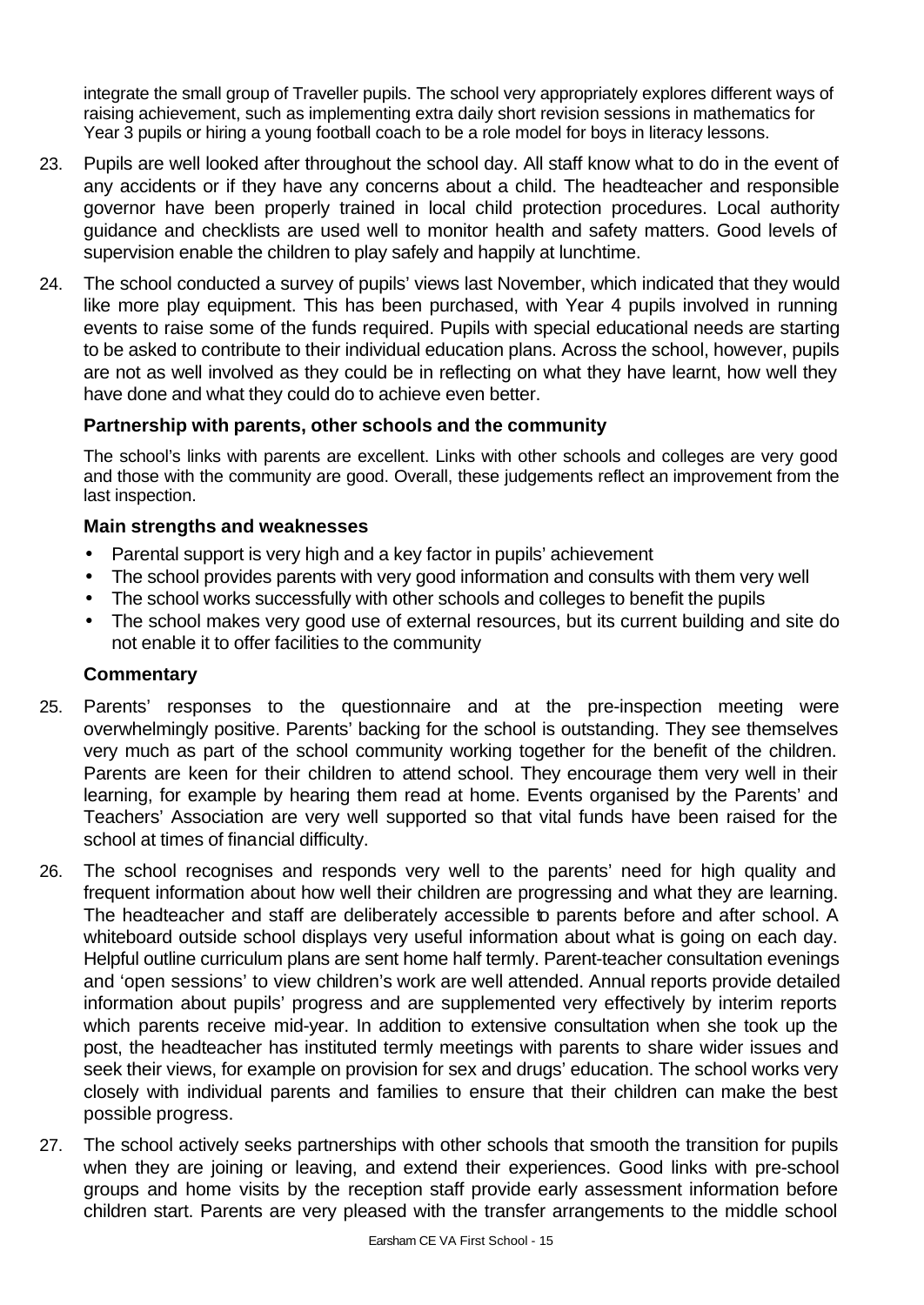and confirm that their children settle in very well to Year 5. This is due to a number of opportunities provided for the older pupils to visit the middle school. For example, they have weekly gymnastics lessons there. They have recently enjoyed a residential trip with pupils from other feeder schools so that they have already started to make new friends. The close working relationships between staff of the two schools have helped resolve curriculum and assessment issues to ease the transfer in the middle of a National Curriculum key stage.

28. Parents confirm that the school is much valued in the local community. There are strong links with the church. For example, merit assemblies and other celebrations take place there half termly. Visits and visitors are used very effectively to enrich the curriculum and motivate the pupils. The visit of the Norwich Puppet Theatre was an inspiration for Years 1 and 2 pupils' work in design and technology. The school is successful in gaining resources from local businesses and organisations. For example, this is having a very positive impact on its provision for environmental education. The school's present accommodation is not suitable for use by the local community, which would strengthen links further, but the plans for the new school make provision for this.

## **LEADERSHIP AND MANAGEMENT**

The leadership of the school is good and overall its management is effective, as was the case in the last inspection. The headteacher provides good leadership and management and has created a strong sense of teamwork amongst the staff. Governors carry out their roles well, supporting as well as challenging the work of the school.

#### **Main strengths and weaknesses**

- Governors are providing good support and helping shape the direction of the school
- The headteacher has high aspirations and a clear vision of how the school will continue to improve
- There is a strong sense of teamwork throughout the school
- The roles of subject leaders are not developed sufficiently

- 29. The governing body has provided stability and sensitive support through recent times of staffing difficulties. A good committee structure is bolstered by the input of governors with expertise, for example in finance and social services. Governors know the strengths and weaknesses of the school. They challenge if necessary as well as support the work of the school. They play a significant part in shaping school development. For example, they gave careful and informed consideration to the decision to apply for special funds to help build a new school. Governors discuss carefully the draft school development plan presented to them by the head teacher. They also check on their own performance and make plans for their own development. The school's finances are well managed and spending closely linked to the priorities identified in the improvement plan.
- 30. The headteacher provides good leadership. She has a very clear vision for the school and a determination to raise standards as high as they can go. She fulfils the role of special needs coordinator very effectively, as well as carrying a significant class teaching commitment. The headteacher has created a very strong sense of teamwork and the commitment of the school staff is a strength of the school. She keeps governors informed through well-structured reports.
- 31. The management of the school is effective. All members of staff have subject responsibilities. Teaching assistants also have responsibilities, rarely found in schools, for areas such as ICT, staff welfare, art and drama. The main weakness at present in the management of the school is in the checking by subject leaders of the quality of teaching and learning and the standards being achieved. This was an issue raised in the last inspection. They carry out annual checks on their subjects but these lack sufficient detail and do not lead to specific improvement plans. Most have been in post a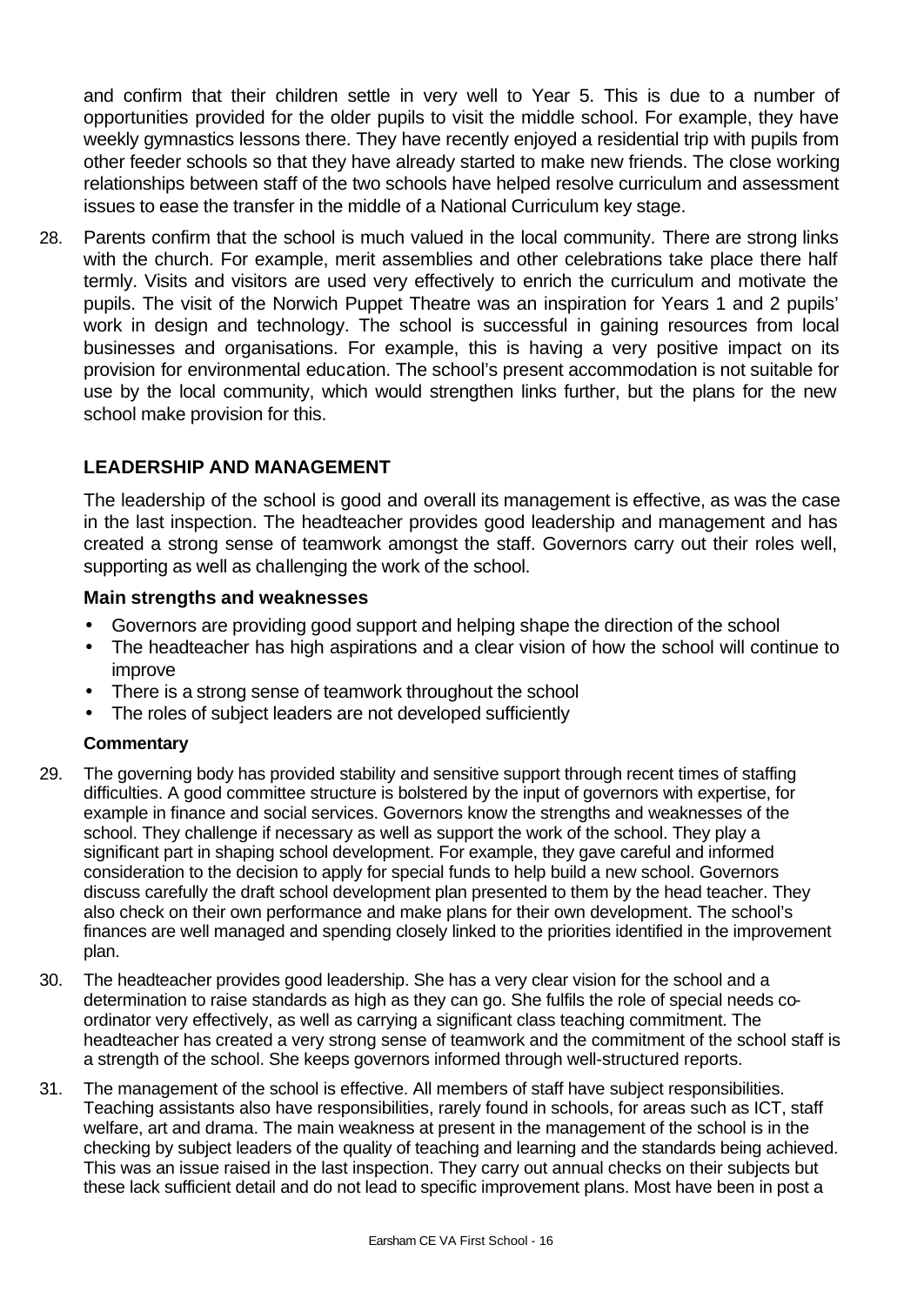short time and one is a newly qualified teacher. They are though, keen and hard working. The head teacher is helpfully establishing a framework for the development of their roles.

| Income and expenditure $(E)$ |         |  | Balances (£)                   |
|------------------------------|---------|--|--------------------------------|
| Total income                 | 228,353 |  | Balance from previous year     |
| Total expenditure            | 220,915 |  | Balance carried forward to the |
| Expenditure per pupil        | 3,507   |  |                                |

| Financial information for the year April 2003 to March 2004 |  |
|-------------------------------------------------------------|--|
|-------------------------------------------------------------|--|

| Income and expenditure $(E)$ |         | Balances (£)                        |        |
|------------------------------|---------|-------------------------------------|--------|
| Total income                 | 228,353 | Balance from previous year          | 21,882 |
| Total expenditure            | 220,915 | Balance carried forward to the next | 7.438  |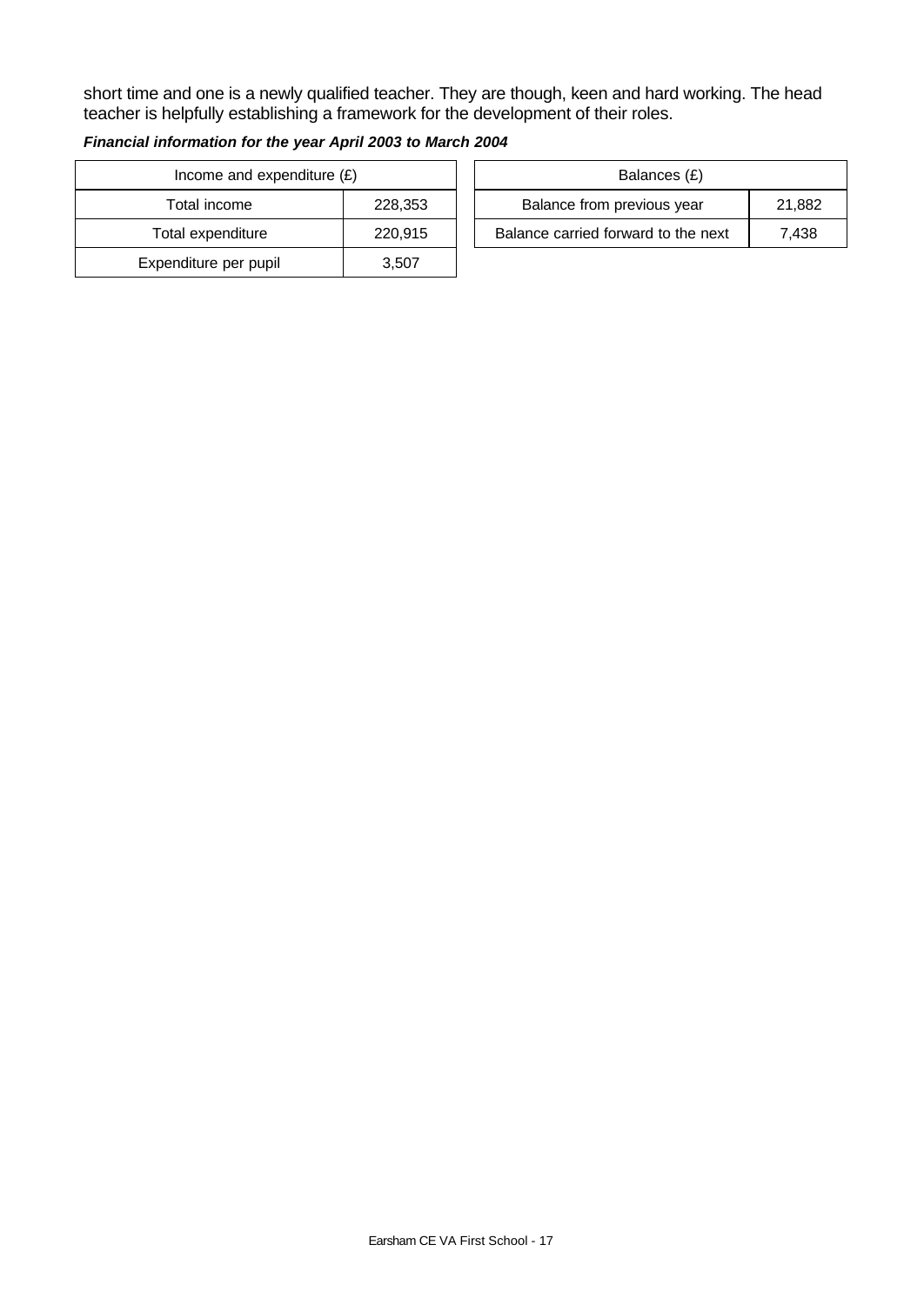## **PART C: THE QUALITY OF EDUCATION IN AREAS OF LEARNING, SUBJECTS AND COURSES**

## **AREAS OF LEARNING IN THE FOUNDATION STAGE**

Provision in the Foundation Stage is satisfactory.

- 32. At the time of the inspection, there were ten reception children taught in a class with ten Year 1 pupils. Children enter the reception class with broadly average attainment. Satisfactory teaching enables most children to make sound progress. They attain the expected levels in most areas of learning by the end of the reception year. The children achieve well in aspects of their personal and social development and communication skills. The teacher is well supported by a learning support assistant. Together they have created a positive atmosphere for learning. The assessment of children's attainment and progress is very good. The adults make detailed notes on individual children. Children not making the expected gains are noted and appropriate measures taken to help. This careful tracking is clearly reported to parents.
- 33. These findings are broadly similar to those in the school's last inspection. However, the children's achievements in their early reading, writing and social skills are better than was the case last time.
- 34. There is insufficient evidence to make detailed judgements on each area of learning. What follows is a summary of the main strengths and weaknesses in the provision.

#### **Main strengths and weaknesses**

- The children's speaking and listening skills are good because the adults take many opportunities to develop them
- Children have a good knowledge of the sounds letters make, and they write well
- The assessment and tracking of children's progress is very good
- The adults work well together to the benefit of the children; staff and children enjoy warm relationships
- The curriculum does not encourage some aspects of children's learning, such as independence and exploration, well enough
- The cramped conditions and the lack of an outdoor learning area are restricting children's progress

- 35. The organisation of the class and the planning of work are not to the best advantage of children in the Foundation Stage. The children are mostly given work more suitable for older pupils. Activities and teaching methods used are not, therefore, always appropriate. There are too few opportunities for children to play, to learn through a range of practical activities and games, or to choose activities for themselves. The accommodation also restricts the extent to which the school can offer different areas of interest commonly available to Foundation Stage children. For example, children cannot 'dip in' to an easily accessed display of books, readily engage in role play and dressing up, or use equipment freely in an outside learning area. Overall, there is too much adult-directed work and insufficient child-initiated activities. This was a weakness identified in the last inspection.
- 36. In their **personal, social and emotional development**, the children settle quickly into the day-to-day routines and soon establish warm relationships with their friends and teachers. By the time they join Year 1, the majority are reaching most of the goals expected for their age. Children behave very well, share equipment and take turns. When given the opportunity, they work well with their partners or in a group. The adults value each child's efforts and give lots of individual praise and encouragement. They know the children very well and treat them with respect. Children are confident and to some extent independent, even though they have little choice in their learning, for example by choosing activities. Children follow instructions well, behave sensibly and show consideration for the feelings of others.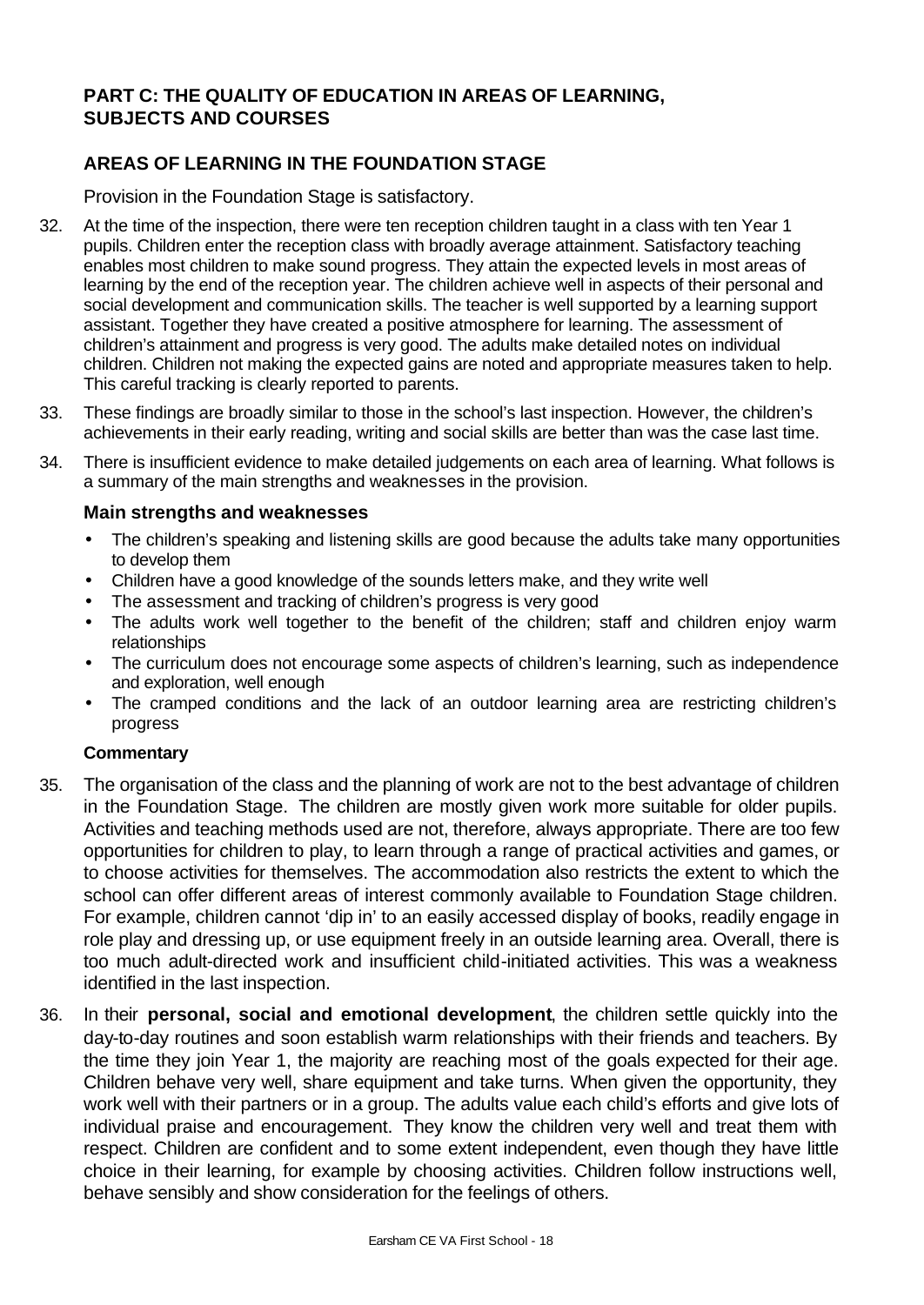- 37. In **communication, language and literacy**, virtually all children are likely to achieve the standard expected by the end of reception, with some already working at Year 1 levels in their writing. Teachers make good use of every opportunity to stimulate children's speech. They ask open-ended questions and encourage children to speak clearly. Children listen well and respond quickly to questions or instructions. Reading is valued. The adults promote a love of books through reading stories and encouraging parents to read with and to their children. Reading records show this is successful and children have read many books since joining the school. Most know that text carries meaning, can describe main story settings and identify characters in the stories. Standards in writing are good with several children now writing independently. The school successfully teaches children the sounds letters make, which helps them decipher words and spell common ones correctly. The limited accommodation restricts the extent to which the school can provide areas for learning in the classroom. For example, this affects the storage and display of books, and the provision of role-play and dressing up areas where children could develop their communication skills further.
- 38. In their **mathematical development**, most children count accurately to ten, and some beyond this. Children learn to recognise and recreate patterns and know the names of common colours. They name shapes such as 'square' and 'cube' and successfully compare, sort, match, order and sequence. During the inspection, children recognised that bubbles were 'spheres' and named the different shapes of the wands they were using.
- 39. In **knowledge and understanding of the world**, the children learn about other countries, religions and more generally about why things happen and how things work. Much of the recorded work is on worksheets, often more suitable for older pupils. During the inspection, work given to children involving maps was too difficult and not suited to the children's experiences or stage of development. On the other hand, when taught as a separate group, the children made good progress in a lesson investigating 'bubbles'. Here, their learning needs were properly catered for. Varied and stimulating activities helped the children learn well. Children have limited access to computers but they have produced pictures using a paint program and some assembled scenes involving knights and damsels. They enjoy using construction kits, for example making caravans, sunglasses and a beach hut for work associated with the theme of 'things at the seaside'.
- 40. In their **physical development**, children make satisfactory progress. Standards for the majority, in most aspects of physical development, are likely to be in line with the levels expected when they join Year 1. The school has a playground that children use to ride tricycles, use string stilts and throw and catch balls. However, there is no secure area with a soft landing zone or large equipment. This restricts the progress children can make in developing balancing, climbing and the other skills associated with these experiences. There is also a lack of other outside play and water toys. Within the classroom, the adults plan activities such as cutting with scissors and using pencils and paintbrushes, which satisfactorily promote children's manipulative skills.
- 41. The children enjoy a range of creative activities that support their **creative development**. They make collages and use paint and crayon to make pictures, for example of seascapes and sand patterns. In one lesson, they successfully used a range of tools and techniques to colour and decorate their 'rainbow fish', although the activity was rather limiting. The more capable children show good imagination, especially in their choice of decoration. Children's early attempts at drawing, for example of people, are somewhat immature, but these improve and most children produce recognisable faces with most features present. Children have combined different materials well to make collages and paintings in which they have mixed their own colours.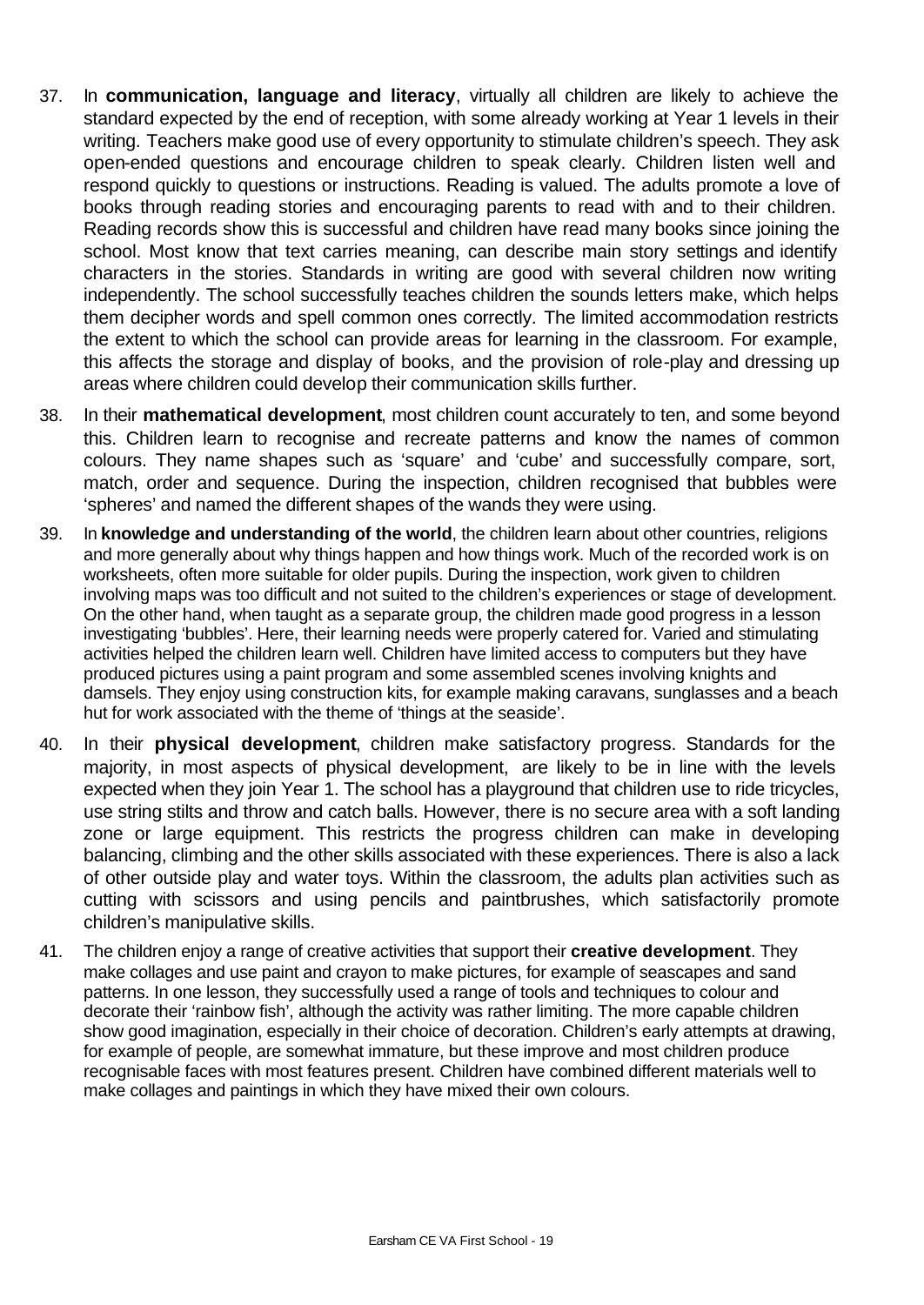## **SUBJECTS IN KEY STAGES 1 and 2**

## **ENGLISH**

Provision in English is good.

#### **Main strengths and weaknesses**

- Standards have improved recently and, by Year 4, are above average
- Good teaching helps the pupils to achieve well
- Overall, there has been good improvement since the last inspection
- Presentation, handwriting and accuracy in spelling are not good enough
- The development of the subject is not managed well enough

- 42. The 2003 national test results for pupils at the end of Year 2 were much better than in previous years. They were above the national average and compared well with those for similar schools.
- 43. In the current Year 2, the pupils are achieving good standards in speaking and listening, and in reading but standards in writing are weaker. Fewer pupils are reaching above average standards in writing. This mainly is a reflection of the abilities of this particular group of pupils.
- 44. Pupils' work shows that these above-average standards in the teats are sustained through Years 3 and 4. The pupils read a wide range of fiction and non-fiction books accurately and expressively. The oldest pupils are successfully developing the skills of skimming, scanning, inference and deduction. The good range in the pupils' writing includes stories, poems, factual accounts, newspaper reports, book reviews, writing from different viewpoints and different interpretations of traditional stories. The pupils' writing is often lively, with a good sense of audience.
- 45. The main features of the good teaching and learning are
	- Well planned lessons build on previous learning
	- Good questioning and discussion draw out the pupils' thinking
	- Good management of the pupils, underpinned by very good relationships, helps them stay focused on their work
	- Very good use of other adults ensures that pupils of different abilities make good progress in lessons
	- Good subject knowledge helps teachers set good pace and challenge in the work
- 46. A relative weakness is the pupils' lack of involvement in assessing their own learning. The teachers' marking of their pupils' work is often helpful but not always clearly linked to targets that have been set for them. In the reviews at the ends of lessons, there are too few opportunities for pupils to evaluate their own or each other's work. Pupils have too few opportunities to identify and review their targets for themselves.
- 47. The good standards in speaking and listening found in the last inspection have been maintained. Aspects of teaching and learning have also improved since then. The pupils read more expressively. They use words that are more adventurous in their writing. Achievement is better because of improved assessment and more flexible groupings of pupils. Planning for the different needs and abilities of the pupils is much better. Sometimes however, the worksheets provided for the less-able pupils are too hard with the result that they do not finish them and this is an unsatisfactory experience for these pupils.
- 48. Handwriting and presentation, although beginning to improve, are still not as good as they could be. There is an element of carelessness in the pupils' work. Although phonics and spelling rules are taught and learned well, the pupils sometimes forget to apply these when writing simple words. Sometimes, not enough use is made of computers in lessons for independent, extended writing, and this was an issue raised in the last inspection.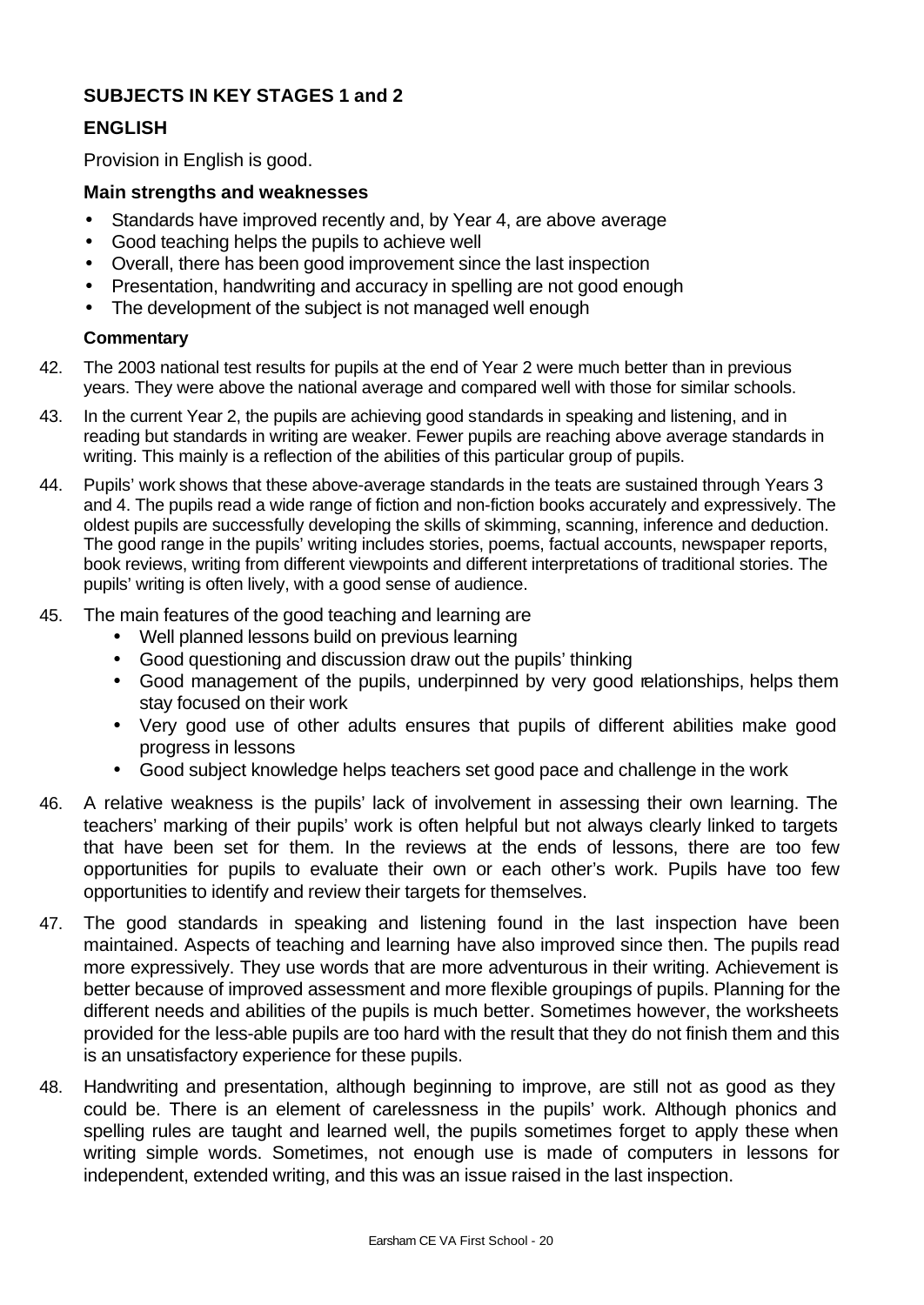49. Leadership and management are satisfactory. There has been some useful work on improving resources for English. Outcomes from training have been shared with colleagues. There has been sensible action to identify and use materials from the National Literacy Strategy that will most benefit the pupils. However, there is no rigorous work on checking and improving standards and the quality of teaching and learning.

### **Language and literacy across the curriculum**

50. Language and literacy skills across the curriculum are good. Pupils of all abilities benefit from good opportunities to express their thoughts and ideas in different subjects. For example, in mathematics and science they explain their thinking well. They are competent readers and writers in other subjects. Sometimes though, the use of undemanding worksheets, in geography for example, limits opportunities for pupils to write more extended pieces for themselves.

## **MATHEMATICS**

Provision in mathematics is good.

#### **Main strengths and weaknesses**

- Pupils achieve well, reaching above average standards
- Teaching is consistently good
- Pupils have good attitudes to mathematics and learn well
- There has been good improvement since the last inspection
- The development of the subject is not managed well enough

- 51. In the 2003 national tests, Year 2 pupils achieved above average standards. Preliminary results for 2004 indicate that standards have been maintained, with more pupils reaching the higher levels. Inspection evidence confirms this picture with pupils currently working at above expected levels by Year 2 and Year 4. This represents good achievement.
- 52. The pupils' mental skills are good. They effectively learn a variety of ways of calculating. In the infant class, pupils use rounding, doubling and halving to mentally calculate successfully. For example, in one lesson seen, Year 2 pupils carried out two-stage calculations, doubling numbers such as 79 and then deducting 11. By Year 4, pupils use partitioning, increased knowledge of 'tables' and place value to solve problems involving larger numbers. For example, they confidently made a variety of calculations involving parts of a 360-degree turn. These oldest pupils have good knowledge of the classification of angles and recognise obtuse, acute and reflex angles. They also make good estimations of the sizes of angles and then measure accurately using protractors.
- 53. Teaching and learning are good. Effective teamwork between teachers and classroom assistants greatly enhances pupils' learning. During the inspection, good use was made of visiting students to give pupils a lot of individual attention. The well-planned lessons are effectively based on good assessments of pupils' progress. Work is matched well to the different capabilities of pupils. Teaching groups are fluid so that pupils may move between groups according to need and progress. Lively, enthusiastic teaching means that pupils are keen to work and enjoy what they do. Resources are used well to support learning. In one lesson, pupils used simple but effective place value cards. These helped them 'see' the numbers their teacher was using and then to calculate and assemble their 'answers.' In another class, pupils made good use of a projected image on a large screen to help them learn how to use a protractor. The pupils made rapid gains in their learning and quickly became confident users of these instruments. Teachers make good use of questions to deepen understanding, check on progress and model 'answers' for other pupils. This also gives pupils the opportunities to speak and listen, explain their methods and share their ideas.
- 54. There are some weaknesses in the teaching and learning. Although, in lessons, teachers help pupils to see where they might have gone wrong, their marking of the pupils' work adds little to pupils' knowledge of how they could improve. The teachers praise and correct but seldom model 'answers'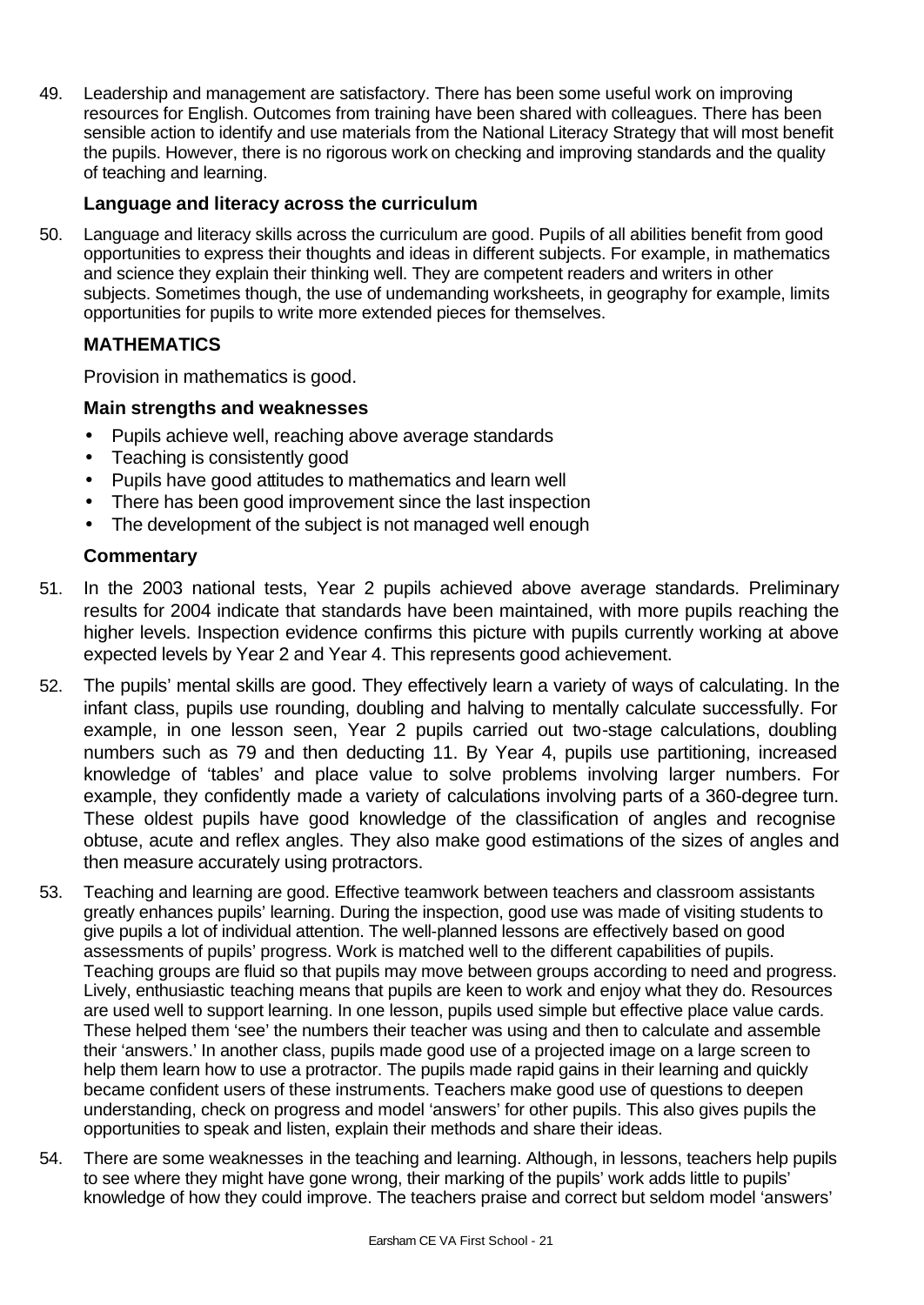or set short-term targets to further improve learning. There is also a weakness in the presentation of work. The pupils do not always set out their work sufficiently accurately and neatly. The teachers pay too little attention to this. Information and communication technology is used appropriately in many lessons, but the limited number of computers restricts the amount of 'hands on 'experience pupils get.

55. Leadership and management are satisfactory. The subject has improved well since the last inspection with standards having been maintained in Year 2 and raised in Year 4. Assessment, including the analysis of test results, has improved and pupils' progress is well tracked. The planning of work has also improved with good use made of national guidance and the school's assessment procedures. Checking on the standards of teaching and learning is insufficient. There is an annual check on general matters but this is not rigorous enough to help form a detailed improvement plan.

### **Mathematics across the curriculum**

56. Mathematical skills are developed adequately in other subjects. In geography, pupils make maps and use coordinates to pinpoint places, learn compass points and directions. In history, pupils have looked at Roman numerals. In science, measurements are made and graphs of results constructed.

## **SCIENCE**

Provision in science is good.

### **Main strengths and weaknesses**

- Standards are above average and the pupils achieve well
- Teaching is good overall
- Pupils enjoy their work and learn well
- An over reliance on worksheets is limiting the pupils' recording skills
- The development of the subject is not managed well enough

- 57. By Year 2 and Year 4, pupils reach above average standards and their achievement is good. Wellplanned work enables pupils' understanding to deepen in most of the different aspects of the subject. For example, pupils in Year 1 learn the different parts of the human body and correctly label diagrams of these. By Year 4, pupils have extended their knowledge and identify individual bones and joints. In Year 1, pupils use magnets to test which materials they attract. In Year 4, pupils use two magnets to tests attraction and repulsion and try to come to conclusions about what those materials attracted have in common.
- 58. Teaching and learning are good overall. In the lessons seen during the inspection, teaching and learning were very good. The pupils benefit from a range of opportunities to carry out experiments and develop their observation skills. Pupils learn from an early age what a fair test is. They gradually develop their investigative skills including predicting and some accounting for their results. The poor quality of the pupils' written work rather disguises the depth of what they know which becomes apparent in their answers and discussions in lessons. This is because there is an over reliance on worksheets which restricts the opportunities pupils have to record what they have done and account for their findings. Although pupils carry out a good number of experiments and investigations, worksheets often require only a tick or a limited response. Some worksheets closely direct pupils' activities, leaving little room for their own ideas such as setting up tests to try out their own ideas.
- 59. The teachers' good subject knowledge enables them to plan stimulating activities, which engross pupils and ensure they make good progress in lessons. For example, pupils in Years 3 and 4 scoured the school grounds for 'minibeasts' before examining them under a digital microscope. Others used the computer to record what they had found out about the habitat of different animals, while others took a close look at the conditions favoured by worms. Pupils in Years 1 and 2 carried out a range of activities associated with forces and pushes and pulls.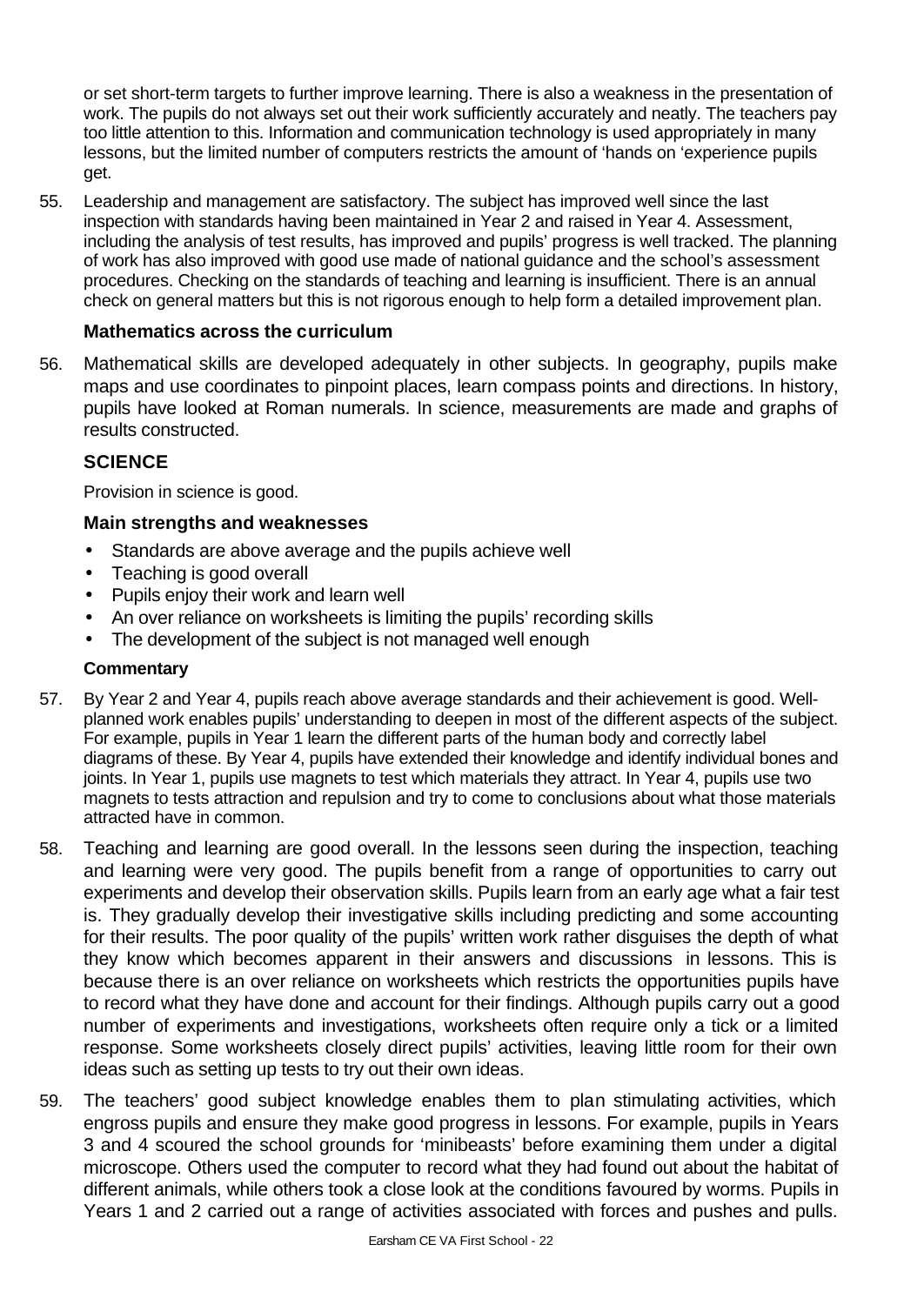They quickly became excited and engrossed in rolling cars down ramps, manipulating Play dough to show different forces, while others used the computer and a quiz to extend their understanding of the topic. Teaching assistants play a vital role in these lessons, enabling small groups to be formed and individual pupils given the help and encouragement they need.

60. Leadership and management are satisfactory. There has been good improvement since the last inspection when standards were in line with expectations. Teaching and the planning of work have improved. The checking on the quality of teaching and learning and the standard of pupils' work are not sufficient however and the role of the subject leader not developed enough. Assessment of pupils' progress is satisfactory but tends to concentrate on what pupils can remember rather than the scientific skills they are developing.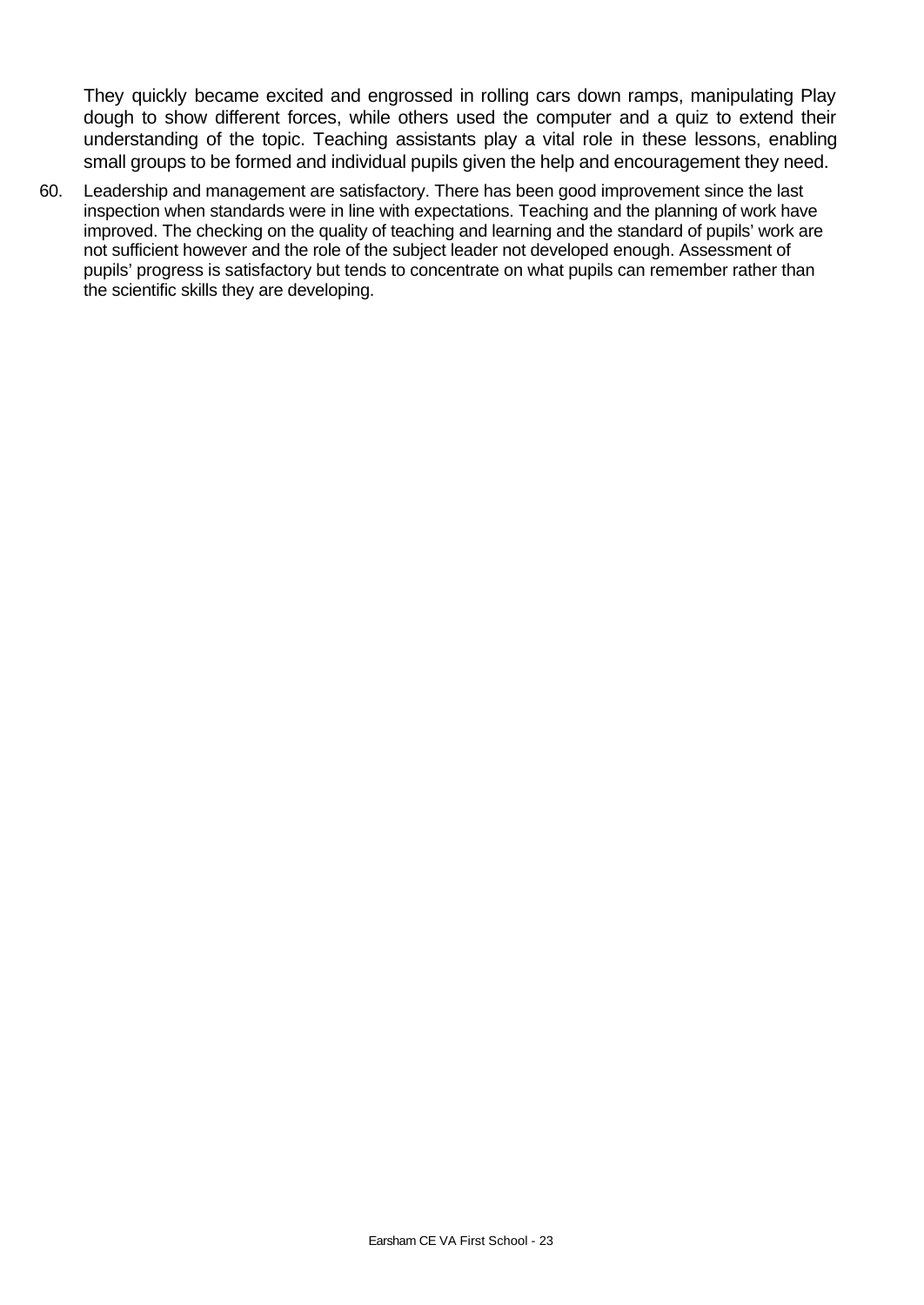## **INFORMATION AND COMMUNICATION TECHNOLOGY (ICT)**

Provision in ICT is satisfactory.

#### **Main strengths and weaknesses**

- Standards in ICT are improving
- The pupils do not do enough work in control technology
- The subject is well supported
- The cramped conditions and the limited number of computers in the resources room sometimes slow the pace of learning

#### **Commentary**

- 61. The pupils cover a good range of ICT work, and, overall, their achievement is satisfactory, as was the case in the last inspection. Their work includes word processing, desktop publishing, importing images from digital cameras, some work on simple data analysis, finding information from CD-ROM or Internet sources, emailing and PowerPoint presentations. For the oldest pupils, some of this work is above the national expectation for their age and they are achieving well in aspects of ICT. This reflects an improvement since the last inspection. The pupils are confident in their use of ICT and in particular collaborate well at the computer. They do not do sufficient work in modelling or planning instructions for programmable devices. The school has recognised this and plans are in hand to remedy the gap next year.
- 62. The quality of teaching is satisfactory. A member of the support staff, who takes each year group for an ICT lesson each week, does much of the teaching. This teaching enables the pupils' progress to be checked from one year group to the next. The pupils very much enjoy these sessions. Specific skills are taught well and systematically, so that they gain secure competence. The subject is satisfactorily led and managed. A simple but effective selfassessment sheet for ICT is being introduced which will help the pupils check their own progress.
- 63. The resources room is small. It accommodates four computers and most year groups have about 12 to 14 pupils. This means that in the year group teaching sessions, pupils have to wait their turn. Although they work very well in pairs or trios, this is less than ideal and does slow the learning a little for individual pupils.

#### **Information and communication technology across the curriculum**

64. The pupils' secure competence means that they can use ICT appropriately in different subjects. Most evident during the inspection was the use of computers and digital cameras in mathematics, science and in emailing. In a science lesson, the pupils effectively used a very appropriate programme to test their knowledge of forces. In mathematics, the oldest pupils use a simple database and create line graphs and pie charts.

#### **HUMANITIES**

- 65. As only one **geography** lesson was seen, it is not possible to make a secure judgement about overall provision. However, in that lesson, standards were as expected for the pupils' age and achievement was satisfactory. Standards in the pupils' work are in line with those expected. However, most work involves the use of worksheets that often restrict and direct the responses pupils can make. When given the opportunity, pupils show an appropriate understanding of geographical enquiry. For example, pupils compare their own experiences and life styles with those of people in an Indian village and imagine themselves living there. Pupils' understanding of maps is appropriately developed and they make their own maps using symbols as well as using grid references to locate places.
- 66. During the inspection, no **history** lessons were seen. On the evidence of past work and discussions with staff and pupils, pupils attain standards in line with those expected. They have access to a good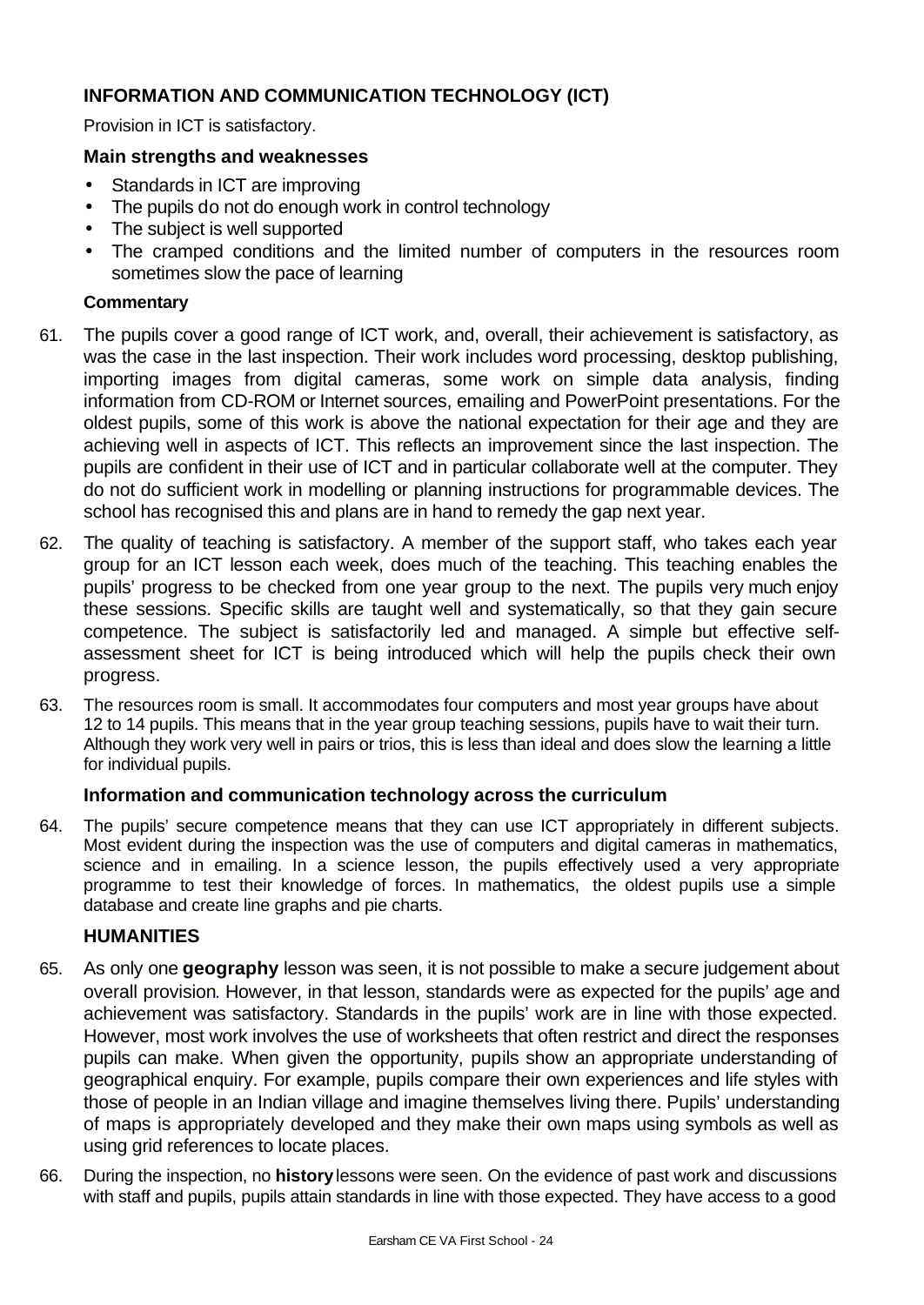range of sources and experiences with which to learn about the past. These include texts, photographs, visitors and visits and use of the Internet. Their work indicates an appropriate understanding of how things change over time, for example seaside resorts and the development of the fashions associated with them. They have compared old and new toys and board games as well as everyday objects such as irons. Pupils have devised questions to ask visitors such as a Roman soldier and Florence Nightingale and have visited Colchester Castle. They have handled and considered the uses of different artefacts developing their historical investigation skills well. On 'Roman Day', pupils had first-hand experience of dressing and eating as Romans did.

#### **CREATIVE, AESTHETIC, PRACTICAL AND PHYSICAL SUBJECTS**

There is not enough evidence to judge provision in art and design, design and technology, music or physical education. No art or music lessons could be seen and there was very limited evidence of the pupils' work in art and design. One design and technology lesson and one PE lesson, both in Years 1 and 2, were observed.

- 67. In the **design and technology** lesson seen, the pupils in Years 1 and 2 achieved above average standards. Their work on making individual puppets with a moving part based on their own designs showed originality. The pupils confidently chose the materials they needed and used a range of techniques, including cutting, sticking, sewing, and painting. They were able to explain clearly how they would make their puppets move. They showed good understanding of how to use tools safely.
- 68. In the **dance** lesson seen, pupils in Years 1 and 2 joined children in the Foundation Stage to practise dances and learn some new steps. Teachers and teaching assistants worked well together to encourage pupils and demonstrate the steps. Pupils and adults enjoyed the experiences and pupils learned well.

## **PERSONAL, SOCIAL AND HEALTH EDUCATION AND CITIZENSHIP**

69. No overall judgement about PSHE can be made, because not enough lessons were seen. However, the evidence indicates that provision is good. The school makes effective use of a published scheme for PSHE and there are weekly lessons in the subject. The pupils learn about right and wrong. They explore families, relationships, jobs and responsibilities.